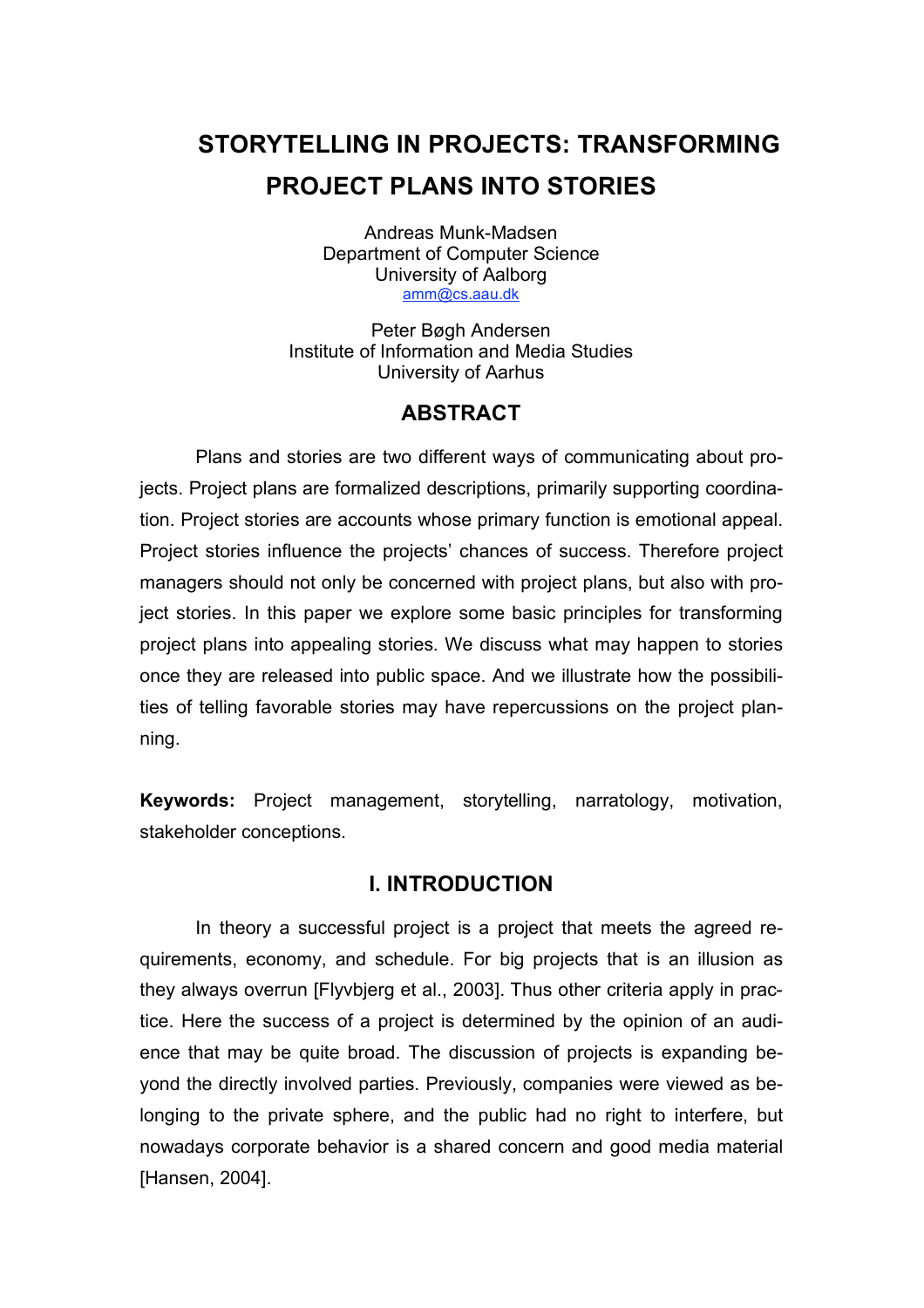To achieve success a project manager should therefore not only be concerned with project control but also with influencing opinion. However, influencing opinions is outside the scope of the ordinary project management tools.

Storytelling is a trendy activity relevant in an increasing number of situations [Jensen, 1999], [Jensen, 2002], [Junge, no year], and [Hansen, 2004]. In this paper we explore how project managers may use storytelling as a means for improving their projects' chances of success.

#### **PROJECT PLANS AND STORIES**

Projects are planned and stories are told about projects. Plans and stories are two different ways of describing projects.

Projects are described in plans to facilitate coordination between the participants. These plans are made by the participants, and they are read by the persons involved in the projects. Thus the plans are aimed at a narrow, well-informed group of specialists.

Projects are also described in stories. These stories are told by the participants or by other people. The stories are aimed at the participants as well as a broader audience. The purpose of the storytelling can be mere entertainment, but more often the project participants tell stories in order to gain accept and support. In the beginning of the project, accept could be a permission to go ahead. During the project, support could be help from people outside the project. At the end of the project, accept could be the recognition of the success of the project. Also, a project may have opponents that tell stories in order to change or stop the project.

Project plans and project stories are two types of texts with different but overlapping content and audience, and a project leader should be concerned with producing both. The project management theory abound with advice on how to write plans but gives very little advice on how to tell stories about projects. Narratology gives general advice on how to tell stories but gives very little advice on how to tell stories specifically about projects.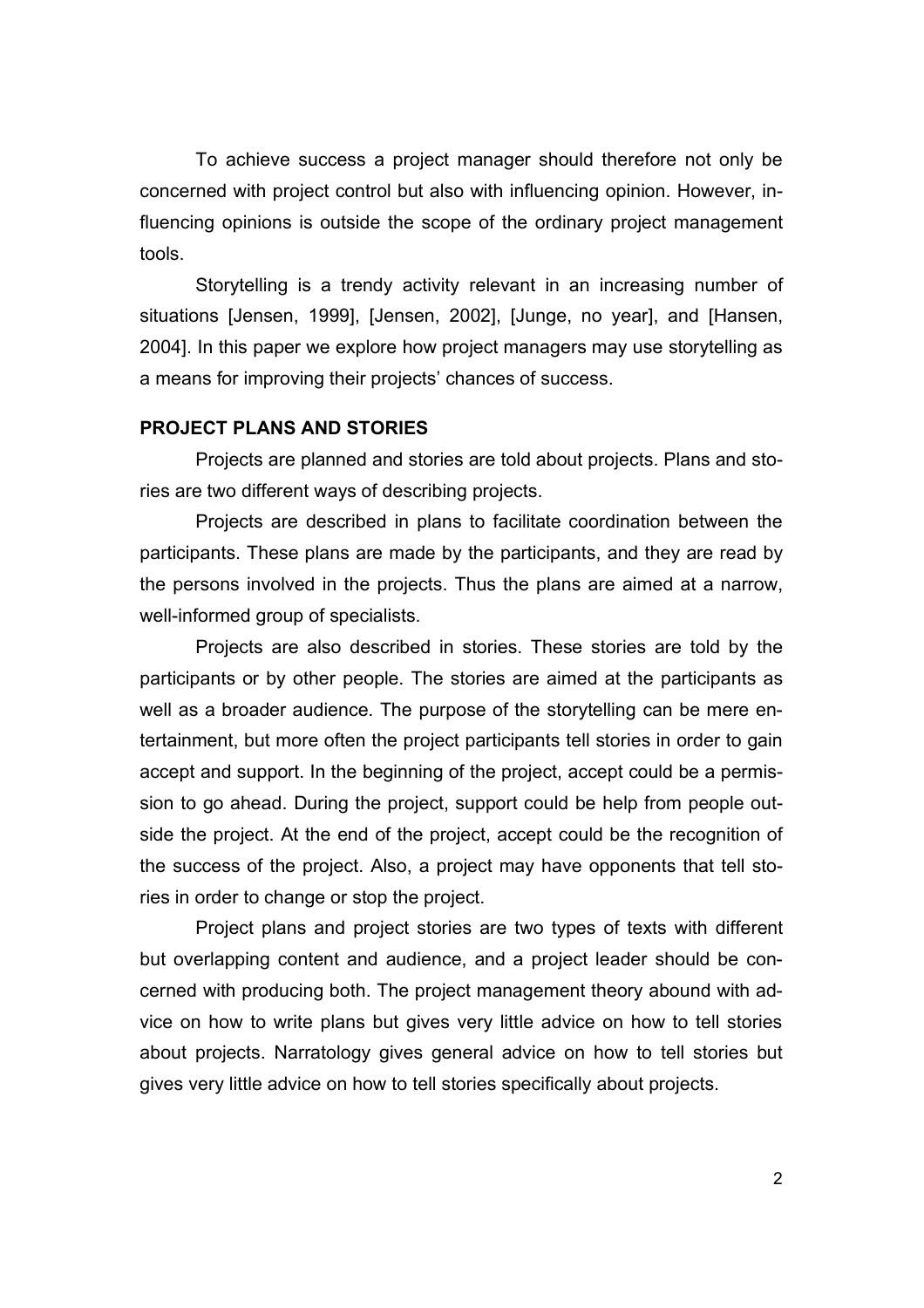#### **METHODOLOGY**

This paper is a pre-hypothesis exploration of the similarities between theories in the two fields of project management and narratology. The paper is mainly based on a theoretical argument, but a few selected cases from real projects are discussed to illustrate the propositions.

As we shall argue later, story production is a non-linear phenomenon, and thus not explicitly controllable. If there were rules for predicting successful stories, Hollywood would have found them and stopped producing lossmaking movies, and publishers would only publish bestseller books. Since this is not the case, we can assume that story production is characterized by high uncertainty. Therefore we can not prescribe rules that completely standardize the work of the storyteller. What we try to do in this paper is to describe general rules for building and changing stories. We charter the sea but the actual sailing is up to the reader.

#### **CONTENTS**

In this paper we focus on the transformation from plan to story that a project leader must perform. We examine the similarities and the discrepancies between the semantic structures in project plans and project stories.

Section II presents the contents of project plans. Section III introduces the case we use to illustrate our hypotheses, the Apollo Lunar Mission. Section IV outlines the most important elements of a story. In section V we discuss the overall transformation between plan and story.

Section VI and section VII discuss how the project storyteller can fill the actants and the plot in the story. Section VIII discusses the complexity of real project storytelling. Some important issues are reproduction and mutation of stories, i.e. how stories spread, multiply, die, or generate new stories.

Section IX sums up our discussion.

### **II PROJECTS PLANS**

A project plan is a document that describes the intended future course of the project [PMI, 2000], [SEI, 2002]. The intentions could belong to one person, e.g. the project manager. However, more often the plan reflects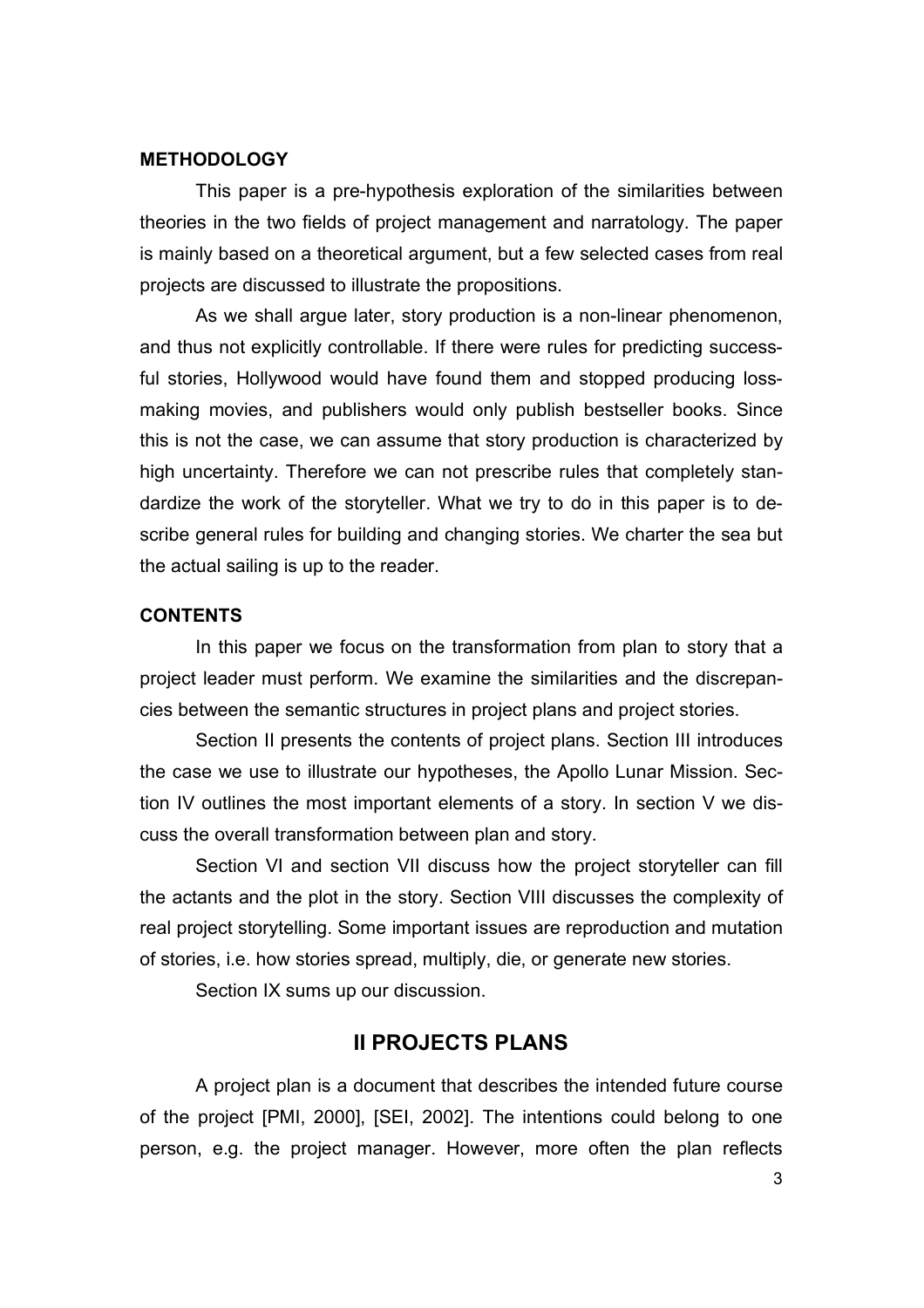agreements between project stakeholders, such as project participants, customers, and management.

The contents of a project plan are descriptions of resources, activities, and results. Also the organizational structuring of the people working in and around the project may be described in the plan.

The time dimension is prominent in the plan. The schedule is normally structured in phases. The phases are separated by baselines. Baselines mark major events in the project. These events include making important decisions, reaching partial results, and changing the project's working mode.

An important part of the project plan is the verification of its internal consistency. Most important is the cost estimate. It documents that the resources are sufficient to perform the activities yielding the results.

A classic textbook in software engineering, [Pressman, 1992], describes the project plan as follows:

The *Software Project Plan* is a relatively brief document that is addressed to a diverse audience. It must (1) communicate scope and resources to software management, technical staff, and the customer; (2) define risks and suggest risk aversion techniques; (3) define cost and schedule for management review; and (4) provide an overall approach to software development for all people associated with the project.

And:

The *Software Project Plan* need not be a lengthy, complex document: Its purpose is to help establish the viability of the software development effort. The plan concentrates on a general statement of what and a specific statement of how much and how long.

A project plan is thus a formalized, technical text that the project management communicates to the participants and the stakeholders. Whereas a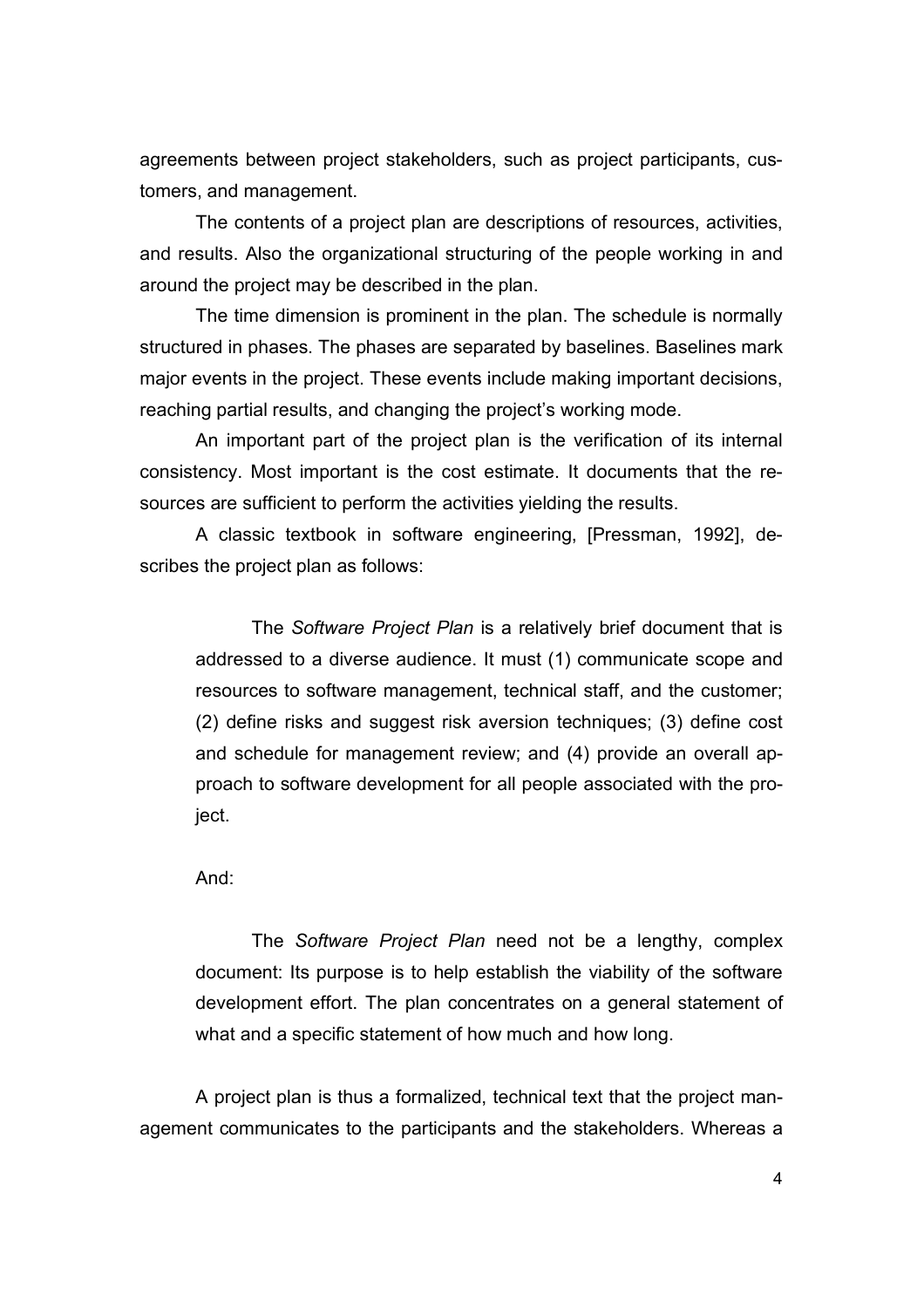plan is used for coordinating and controlling a project, a story is used for interpreting it. In the following we shall look at the structure of stories, but first we introduce our running example, one of the most famous, ambitious, and successful projects in the history, namely the Apollo Lunar Mission [Koman, 1994].

### **III THE APOLLO LUNAR MISSION**

This project is interesting for many reasons. It is one of the largest projects in history. The goal was reached on schedule even though there were many technical uncertainties when the project was started. From a research perspective the project is interesting because it is well documented.

In this paper we focus on the beginning of the project. As we shall see, some remarkable decisions concerning the goal of the project were made in the beginning of the project. We will argue that these decisions made it easier to tell a sympathetic story of the project.

The beginning of the project, and the storytelling, is clearly marked by President John F. Kennedy's *Special Message to the Congress on Urgent National Needs* [Kennedy, 1961]. Clearly a lot effort was put into this message. Therefore we find it worthwhile to examine the speech in details.

The context of the speech is the cold war. The immediate motivation was the failure of the invasion of Cuba in the Bay of Pigs April 17 and the first manned space voyage April 12, 1961 where the USSR put Yuri Gagarin in orbit around the earth. Both events were defeats for USA and the situation clearly called for action.

The obvious response would have been a project of armament. And indeed a project focusing on missile technology was proposed. However, the story of the project was not to be a story of weapons and war. Instead it was presented partially as a story of space travel, partially as a story about moral rearmament.

The way the project was presented made it possible for Kennedy to tell a story that appealed to more people than a continuation of the story of the cold war would have.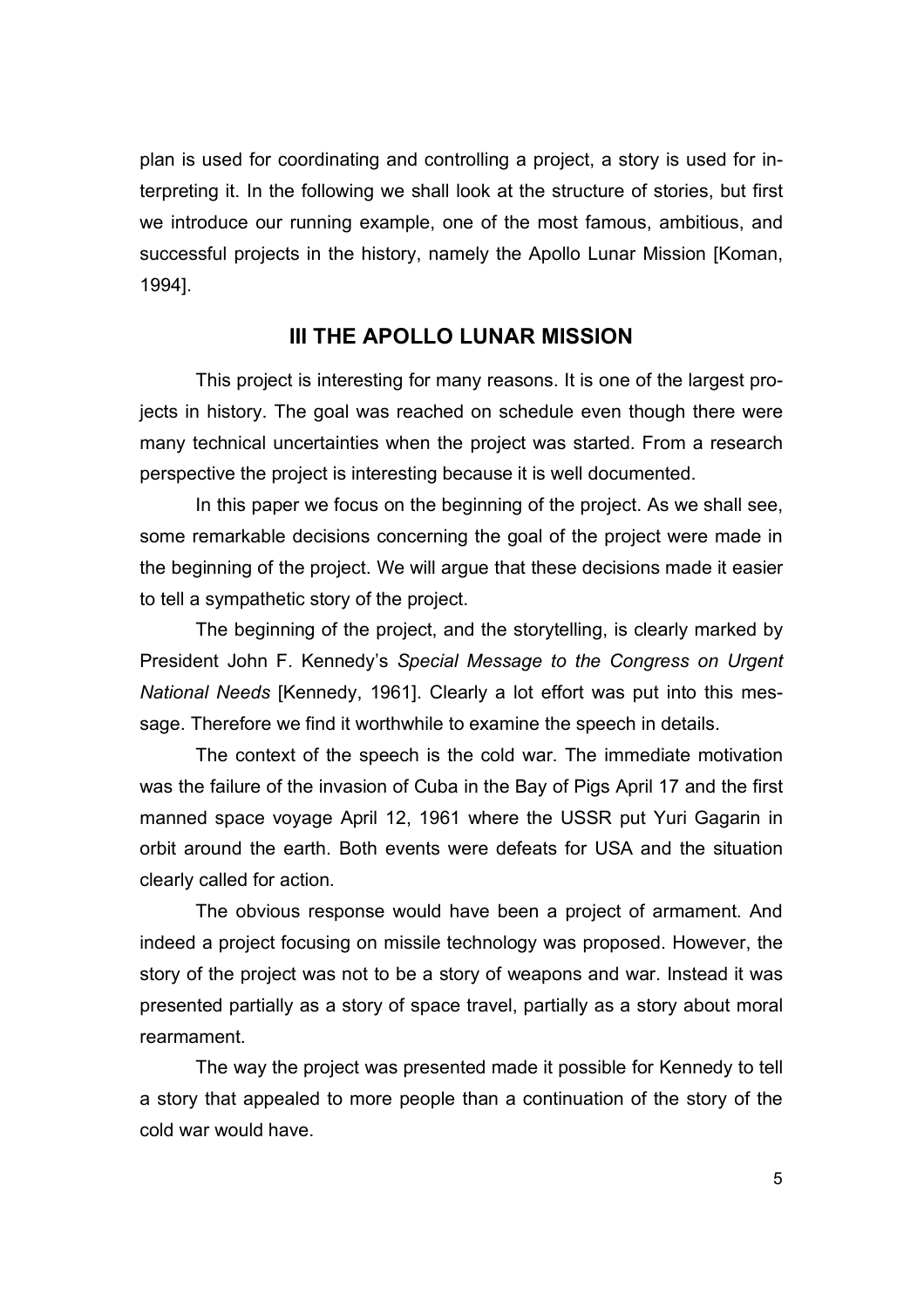### **IV STORIES**

To be understandable and arouse interest a story should contain some key elements: A conflict, some actors, and a plot. There are many other elements in stories, notably the background or context, but without these three major elements a story will not function. In this section we briefly discuss each of these three elements. We draw on the following literature: theoretically, [Berthelsen et al., 1974], [Propp, 1975], [Greimas, 1966], [Greimas, 1970], and [Ryan, 1991] are the main sources. Application to corporate storytelling is treated in [Jensen, 1999], [Jensen, 2002], [Junge, no year], and [Hansen, 2004]. The three key elements are drawn from a textbook on corporate storytelling [Fog et al., 2002]. They add *a message* as a fourth element. This is necessary in modern advertising, because of the need to connect an entertaining, but possibly irrelevant, story to the product. In project storytelling the message normally is closely related to the plot.

The authors cited above all belong to a structuralistic school, and the reader should be aware that there are other approaches to narratology (e.g. Paul Ricoeur). Another warning concerns the empirical basis of particularly Greimas' theories: it is to a large degree based on the detailed analysis of Russian fairytales in [Propp, 1975], and it is not clear how much these data can be generalized. In our opinion, the theory has retained traits of the feudal society in which the fairytales grew but which may not be valid in capitalist societies.

#### **THE CONFLICT**

The first ingredient is a conflict. According to [Ryan, 1991], conflicts consists of contradictions between the four modalities of obligations, knowledge, intentions, desires (to which abilities should be added), and their relation to the actual world. A conflict can exist in the individual mind or between one or more actors. The individual protagonist desires something but is forbidden or unable to fulfill the desire, or two actors desire to possess the same Object.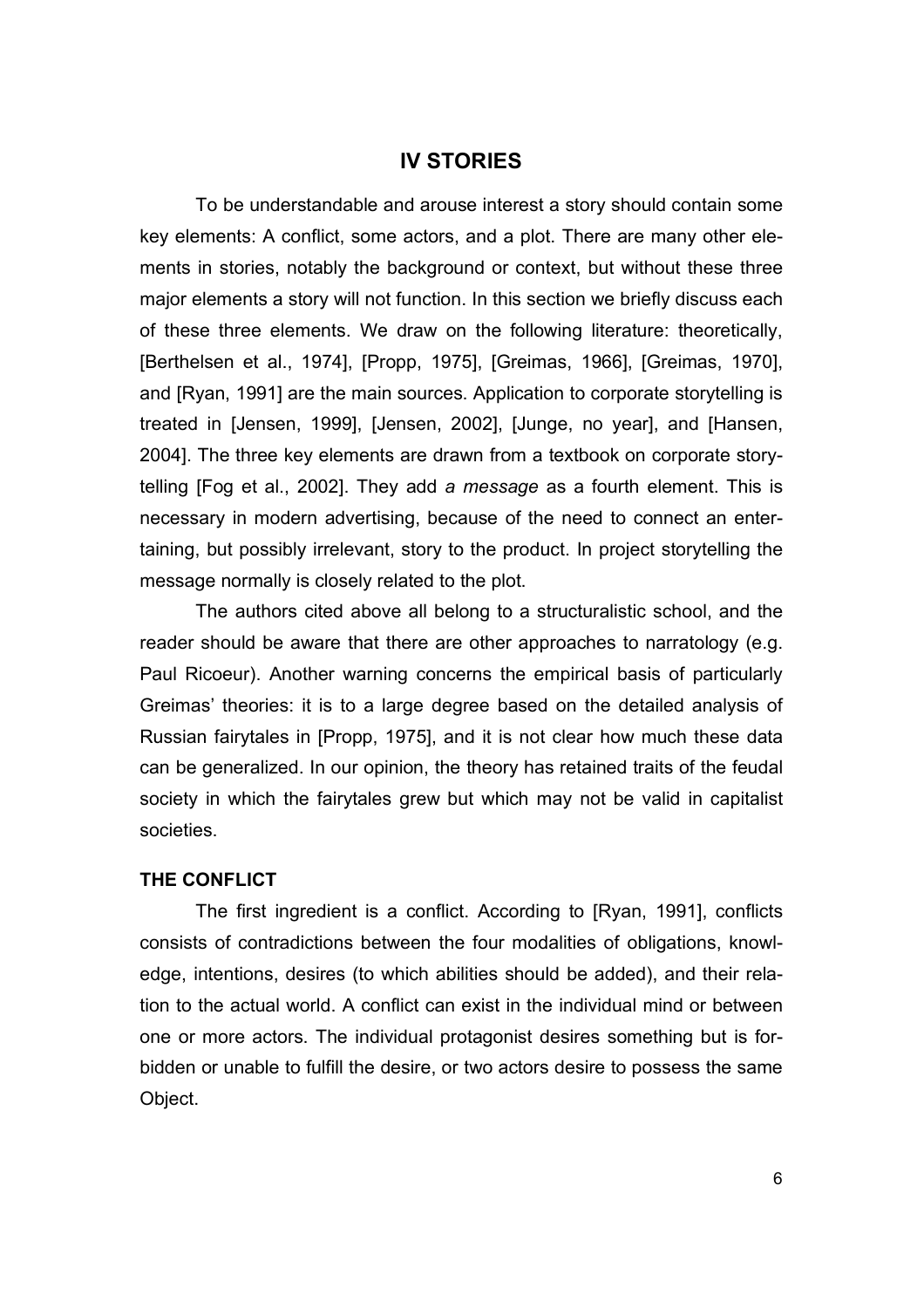In Kennedy's speech, USA and the developing countries desire freedom, whereas the communist countries oppose it. Also, there is a conflict of knowledge and deception since the communist countries pretend to be on the side of freedom to the developing countries, which they are not, according to Kennedy.

From a practical point of view, it would be very interesting to know what makes a sequence of events tellable; [Ryan, 1991] offers the following answer: an event is *tellable* if, in a system of reality (the four modal worlds plus the actual world), *there is a discrepancy between the actual world and a possible world or internally between possible worlds.* The former includes

unsuccessful action, broken promises, violated interdictions, mistaken interpretation, and double, as well as single deception. [Ryan, 1991]

The latter subsumes such widespread themes as conflicts between desire and obligation, between the intentions of the protagonist and antagonist (competition), between the desires of two agents (jealousy), or between an actor's ambitions and impotence.

In addition to these structural requirements, there are also substantial ones. Some themes, like religion, sex, aristocracy, and mystery have an inherent appeal (so that the following story ought to sell: "My god, said the Duchess, I am pregnant. Who done it?", [Ryan, 1991] )

#### **ACTANTS AND STEREOTYPES**

The second ingredient is the actants. An actant defines a sphere of actions in the sense that an actant is able to perform a delimited set of actions. The central actant is the *Subject* that desires and strives for an *Object*. The Object is a positive entity whose absence is experienced as a lack by the Subject and the *Receiver*, a third actant. Both Receiver and Subject lack the Object, but only the Subject strives for it. The *Giver* is the fourth actant; he possesses the Object and has a sovereign right to do so. The relationship between the Subject and Object is called the *project axis* and that between Giver, Object and Receiver is called the *communication axis*: the Giver trans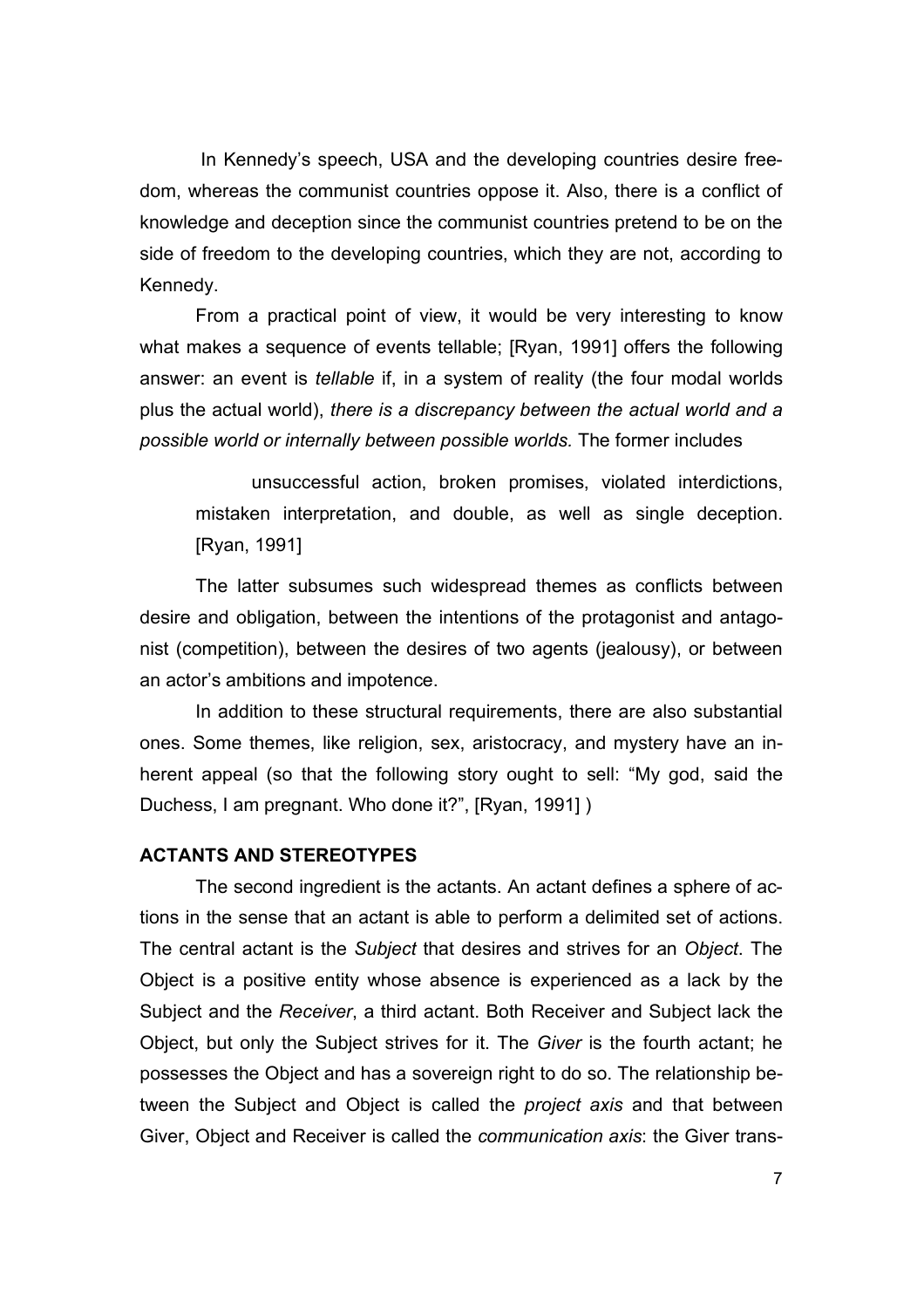fers the Object to the Receiver. There is one more axis, the *axis of conflict* consisting of the Subject, a *Helper* and an *Antagonist*. The latter two are defined by their relation to the project of the Subject: the Helper confers knowledge and ability to the project whereas the Antagonist destroys knowledge and ability.

In Kennedy's story the *Object* is freedom:

These are extraordinary times. And we face an extraordinary challenge. Our strength as well as our convictions have imposed upon this nation *the role of leader in freedom's cause*… No role in history could be more difficult or more important. *We stand for freedom.*

USA is the leading *Subject* in achieving this goal. However, there are other Subjects too:

The great battleground for the defense and expansion of *freedom* today is the whole southern half of the globe--Asia, Latin America, Africa and the Middle East--the lands of the rising peoples…*They seek an end to injustice, tyranny, and exploitation.*

In the latter struggle, Kennedy places the USA as a *Helper*, and emphasizes that the main effort must lie with the local defense. The developing countries are thus Subjects in their own story.

The main burden of local defense against local attack, subversion, insurrection or guerrilla warfare must of necessity *rest with local forces.* Where these forces have the necessary will and capacity to cope with such threats, our intervention is rarely necessary or helpful. Where the will is present and only capacity is lacking, our *Military Assistance Program can be of help.*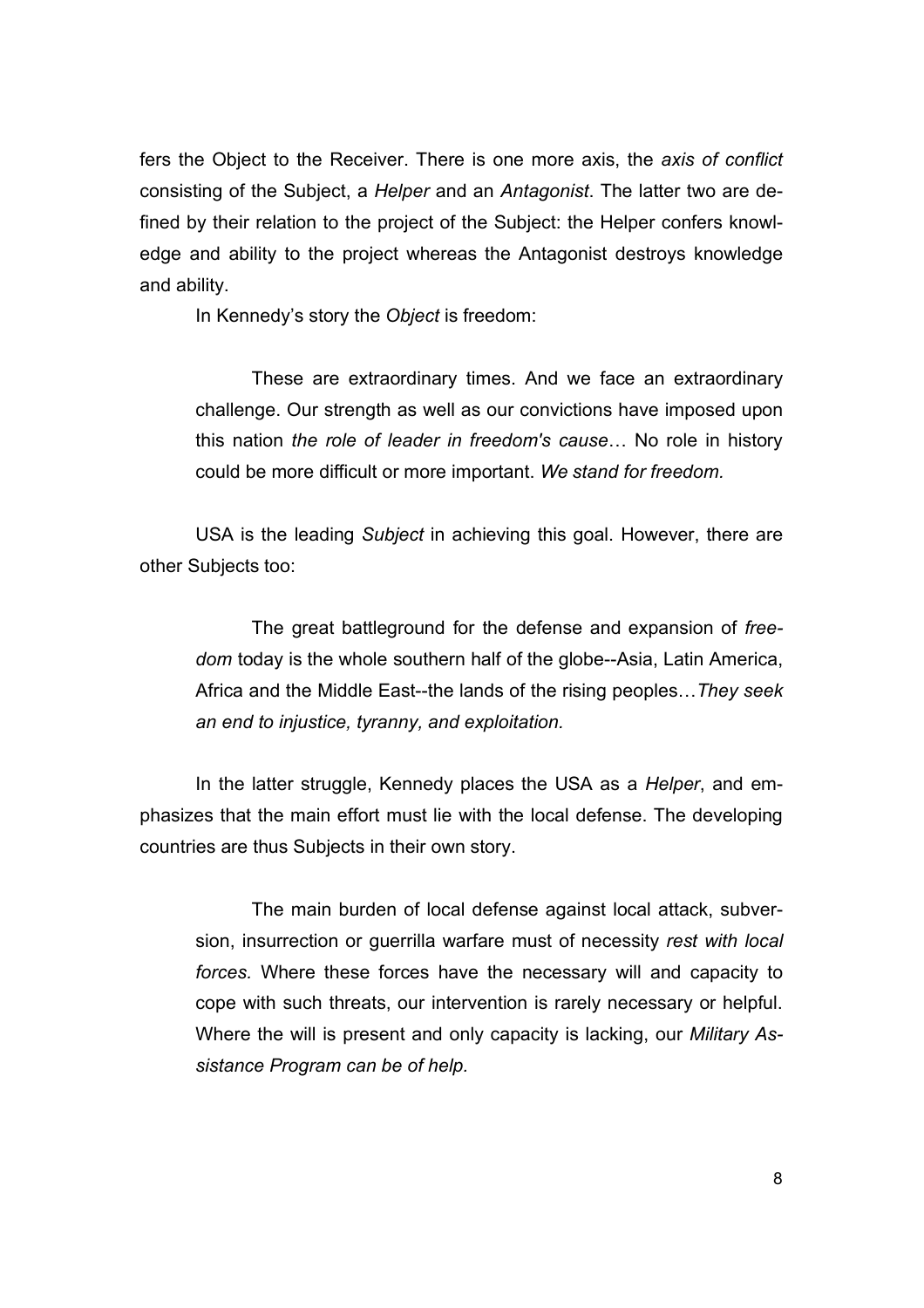Besides acting as a Helper, USA is also a Giver that transfers military hardware to the developing countries. The last role we can see in these quotations is the role of *Antagonist*: there are "adversaries of freedom" that carry out "attack, subversion, insurrection, or guerrilla warfare". Section IV in the speech gives them a name: "the Soviets", "Red Chinese", and "Havana". These Subjects have a competing project whose Object is destruction of freedom, and in this project, USA plays the role as Antagonist.

With these formidable weapons, the adversaries of freedom plan to consolidate their territory--to exploit, to control, and finally to *destroy the hopes of the world's newest nations*…We stand, as we have always stood from our earliest beginnings, for the independence and equality of all nations. … And we do *not intend to leave an open road for despotism*

The axis of conflict thus consists of the developing countries (Subject), the communist countries (Antagonists) and USA (Subject and Helper). Figure 1 shows the basic project and figure 2 focuses on the story of the developing countries.

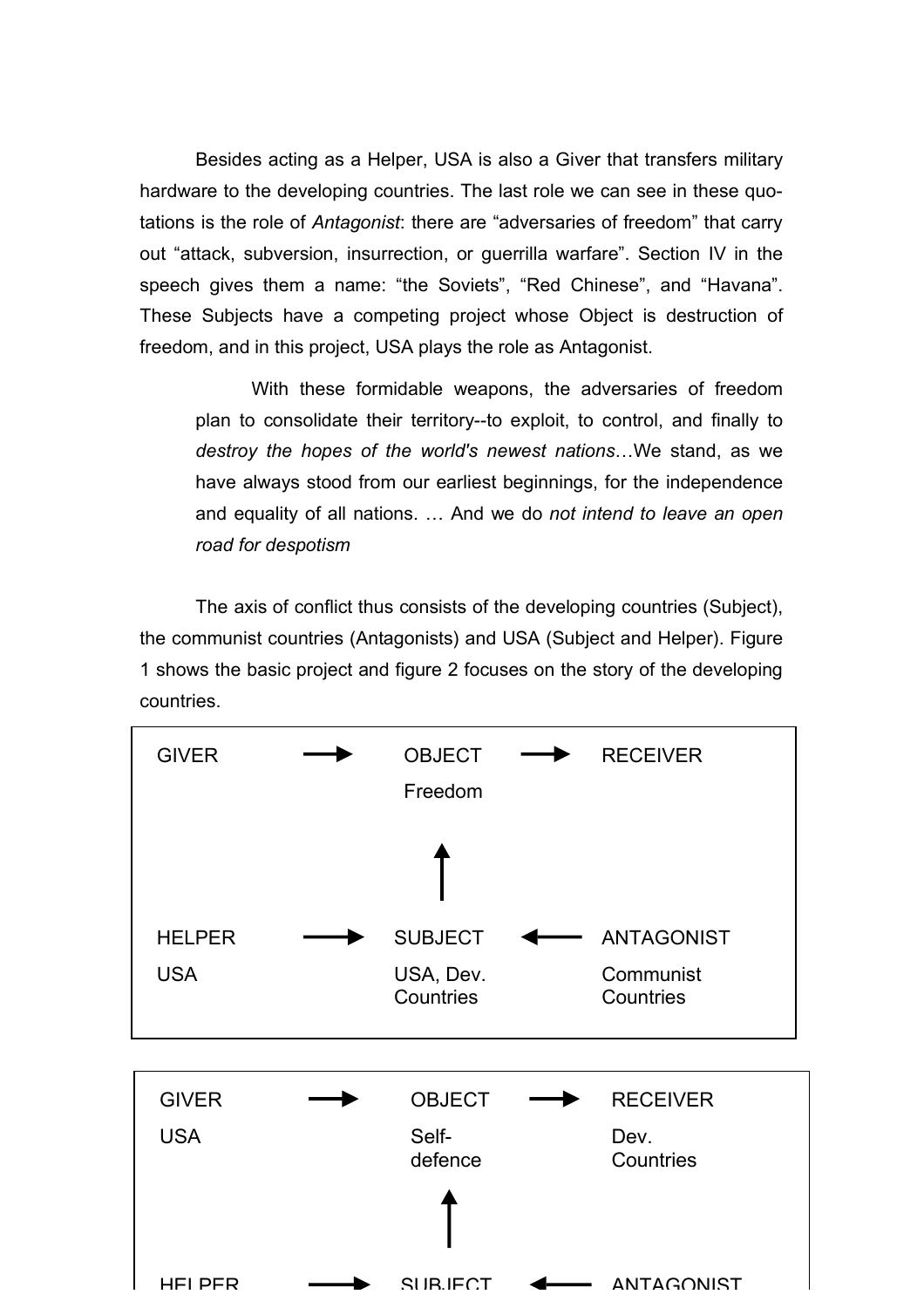### Figure 1. The basic project

Figure 2. The assistance project

An actant is not the same as a personal *actor*. Rather, the same actor can embody more than one actant role – for example, USA is a Subject in its own struggle, and a Helper and Giver in the struggle of the developing countries. Conversely, an actant can be distributed over several actors: the Soviets, the red Chinese, and Havana are all antagonists in the grand quest for freedom.

These actants are the classical ones defined by Greimas. However, in the modern stories we shall discuss later, a seventh actant appears important, namely the role of *Observer1*. The Observer is central in Kennedy's story. Since at the moment, the communists are at an advantage and may seem attractive, the status of USA must be enhanced by impressing the world by "the impact of this adventure on the minds of men everywhere, who are attempting to make a determination of which road they should take". Therefore "…this nation should commit itself to achieving the goal, before this decade is out, of landing a man on the moon and returning him safely to the earth", since

No single space project in this period *will be more impressive to mankind*, or more important for the long-range exploration of space; and none will be so difficult or expensive to accomplish.

The moon project is planned as an event with Observers, and the intention is to make an impression of these Observers. The developing countries are to be first enrolled as Observers and having thus participated, they will hopefully enroll themselves as Subjects of the struggle for liberty.

 $\overline{a}$ 

 $<sup>1</sup>$  One could be tempted to identify the Observer with the Receiver on the axis of</sup> communication. However, this would imply a model of communication that is different from the one implied in Section V.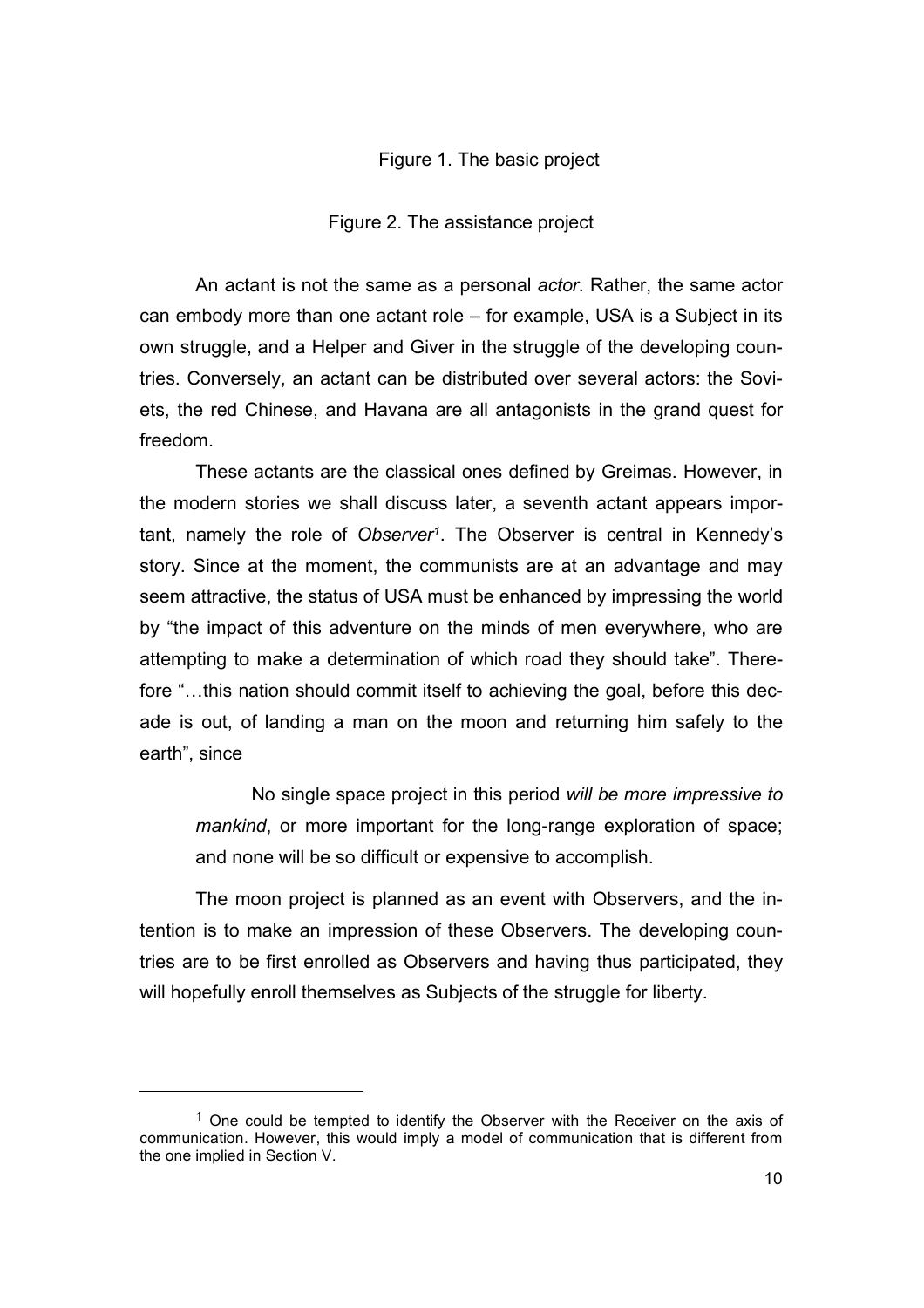We take an additional risk by making it *in full view of the world,* but as shown by the feat of astronaut Shepard, this very risk enhances our stature when we are successful.

Normally the Observer cannot observe the real project but must be satisfied with various *representations* of it. In the moon landing case, lots of video footage and pictures were provided. The essence of corporate storytelling is in fact to get the public enrolled as an Observer of representations of the company's story, and, as a consequence of this, enroll it as a Helper in the company's quest or as a Receiver of the goods produced by the company. This is the most common use of storytelling: making people move from the Observer role to the Receiver, the Helper or the Subject role.

The exact role assignment matters, as illustrated by the following case [Junge, no year] of a deliberate role-change, where a company had first assumed the Subject role as a competent provider of plastic devices for hospitals. It represented itself in advertisements by depicting its products in a detailed manner. However, the hospitals did not want their provider of safety critical instruments to act as a Subject. It was too risky. Consequently, the advertisements were changed so that the emphasis was on the services provided to the customers and the slogan was changed to 'Your purpose. Your plastics'. The role of the company was turned into a Helper role, with the hospital now in the Subject role.

In other cases, customers are moved into the Helper-role. This is the case in the many user-groups where supporters of a particular brand can meet on the net. In some instances, the help is real, namely where user groups test beta-versions of software.

In order for the role-change to succeed, there must be a vacant actant role the Observer will want to occupy. In Kennedy's speech, the American people are enrolled in the attractive position of helping the astronauts to land on the moon:

Finally, our greatest asset in this struggle is the American people--their willingness to pay the price for these programs--to understand and accept a long struggle--to share their resources with other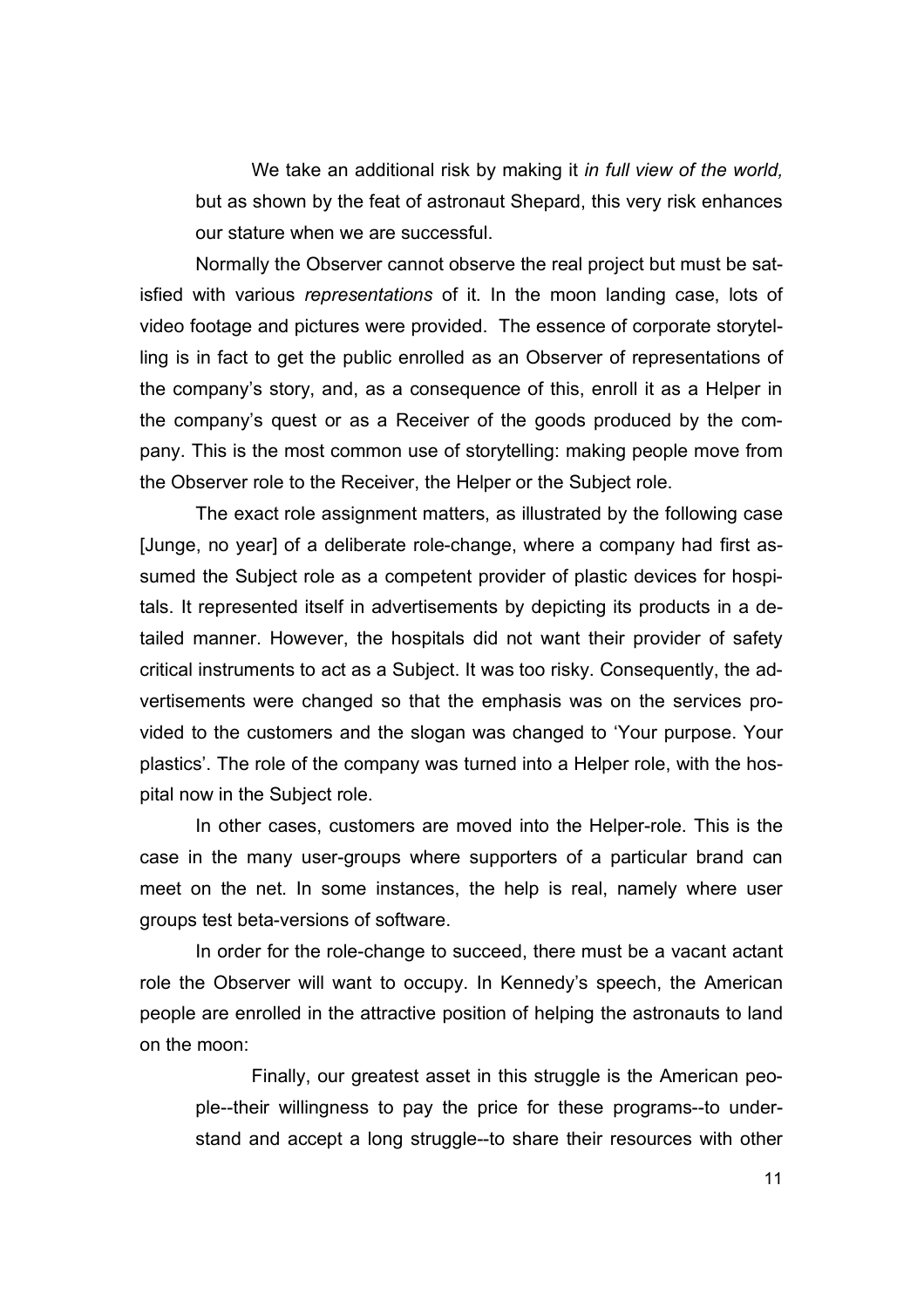less fortunate people--to meet the tax levels and close the tax loopholes I have requested--to exercise self-restraint instead of pushing up wages or prices, or over-producing certain crops.

Being the Subject of tax paying is more palpable if one is simultaneously the Helper of astronauts!

Whether Observers will move to a role or identify with a role depends not only on the actant role, but also on the *stereotype* associated to the role. A stereotype is a person whose basic behavior and motivation everybody can understand and recognize. If the Subject of the moon travel had been 'the mad scientist', the project would not invite identification; however, if it is an astronaut-adventurer, the project is suddenly much more attractive.

If the project manager wants to create story-representations with interested Observers, he faces the problem that the Object of his story – the ITsystem – cannot be observed directly [Johnson, 1994]. Software is difficult to film or photograph, and not very exiting. Software developers are worse off than astronauts who can show stones and dust from the moon. In section VIII we deal with this problem.

### **PLOT**

The plot introduces temporal, causal, and intentional relations into the story. This is what makes stories engaging: persons, whose intentions we can understand, move around in a world we can imagine and recognize.

Classical stories have a very simple plot: *home-abroad-home*. More generally, according to Greimas, plots are built upon two contrary terms, such as life-death, culture-nature, truth-lie, etc. The hero starts in one of the terms and moves to the contrary term via the negation of the first one. Each movement is marked by a specific test: moving out of the first term is only possible if the hero passes the *qualifying* test that proves him worthy as a true Subject; once arrived in the contrary term, he must pass the *essential* test, i.e. acquire the desired Object; and the last test, the *glorifying* test, takes place when the hero returns to his point of departure, and is recognized as the true hero.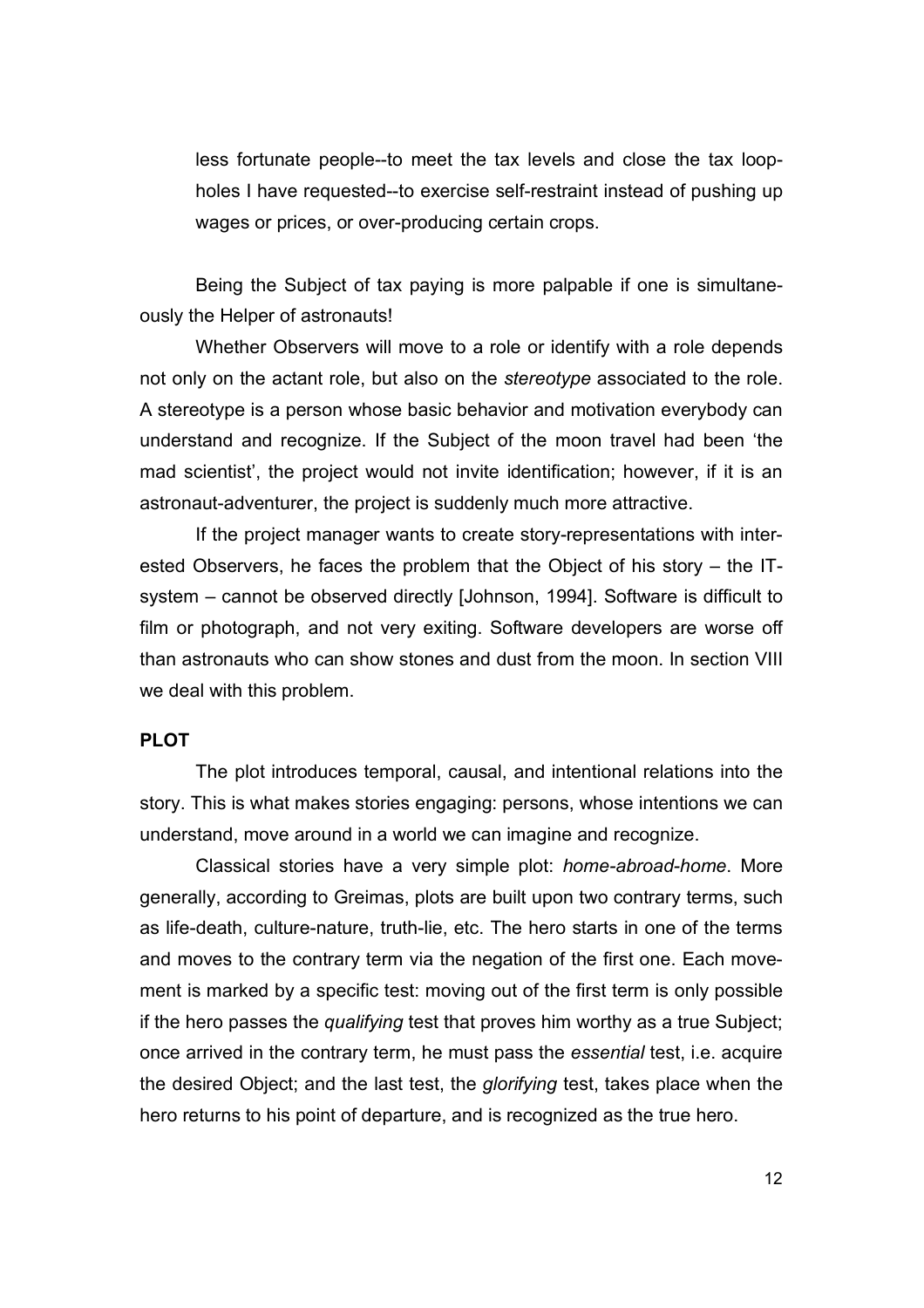Apart from the story of the space adventure and the military armament story, Kennedy also told a story about moral rearmament, the former being subordinate to the latter.

The space adventure is a very concrete story where the astronauts are the Subject, Home = Earth, Abroad = the Moon, Qualifying test = training and test of the astronauts, Essential test = the landing on the moon, Glorifying test = returning to Earth with scientific proofs, like rocks and moon dust.

The Subject of the moral rearmament story is the American people and it is built on the contrary terms *selfishness* and *dedication*. The initial situation is one of lack of "dedication, organization and discipline" where "we have never made the national decisions or marshaled the national resources required for such leadership". The moon project is a method for changing this situation into one where "our country is united in its commitment to freedom and is ready to do its duty", including exercising "self-restraint instead of pushing up wages or prices".

Kennedy's speech in fact presents the qualifying test to the American nation: are you prepared to sacrifices? The outcome of the qualifying test is the Americans' response to the speech – will they accept the hardships required? Yes, they did pass the qualifying test, Kennedy did get his funding.

The essential test is whether USA will actually re-assert its leadership in the world, both with respect to military power and scientific adventures (figure 3).

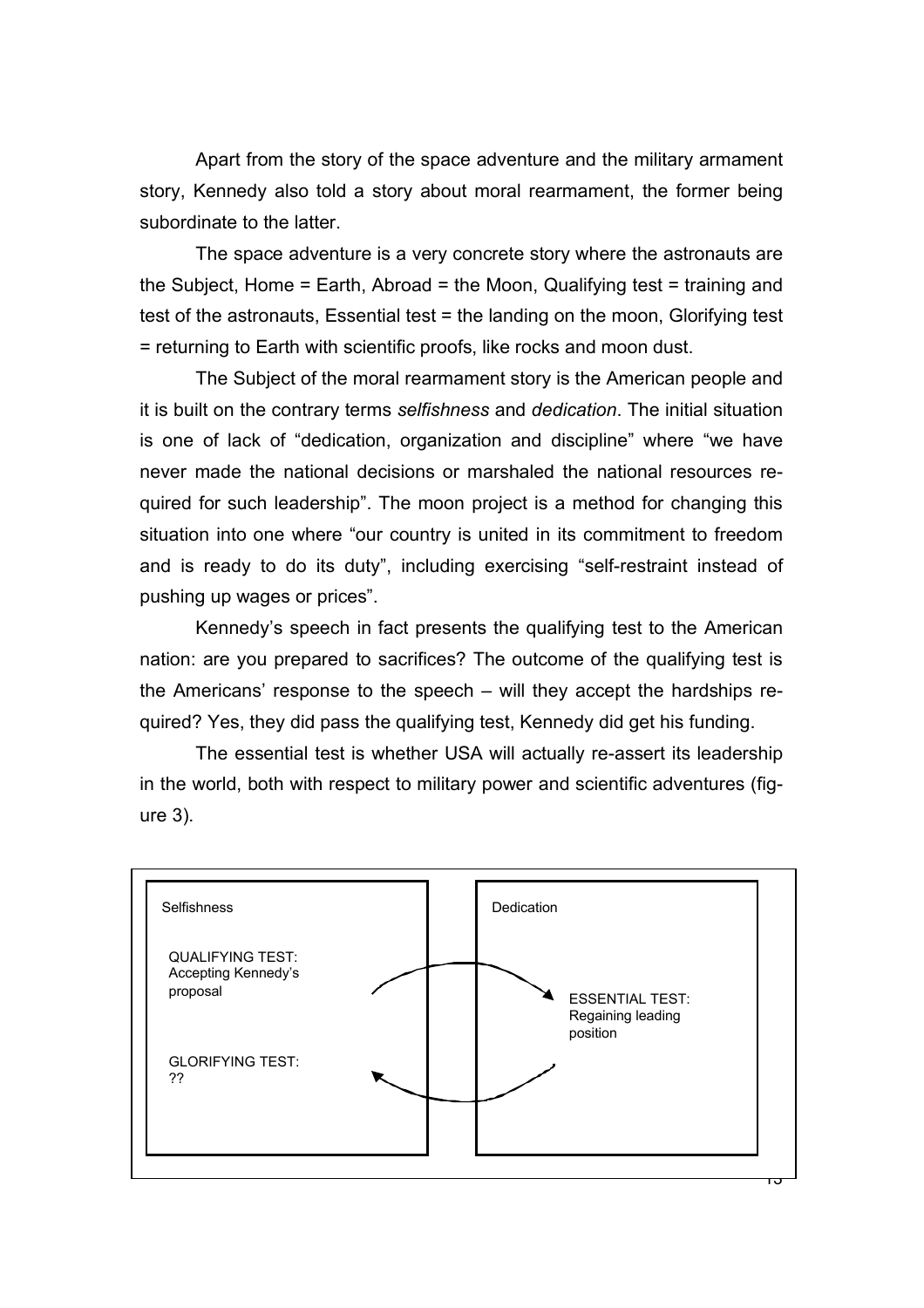#### Figure 3. The moral rearmament story

But what is the glorifying test? When has the moral story ended with success? Kennedy had not thought of that! As also told in the movie *Apollo 13* from 1995, the story simply petered out! The military armament project had a clear purpose, namely to further America's position in the weapons race, and the same is true of the space adventure: however the moral rearmament story was more unclear: when have we proven that our society is better than theirs? What kind of evidence can we "bring home" that lets us pass the glorifying test?

Since the super-ordinate moral project had been defined as restoring discipline and dedication to the American nation, only a glorifying test of this goal could bring closure to the story. The arms race goal had been achieved (and proved ineffective in the Vietnam War) and the scientific goals had been achieved – what is the point of bringing the  $7<sup>th</sup>$  bag of moon gravel home when we already have 6? But how can we know when the nation has been morally restored?

As illustrated in *Apollo 13*, the news media did not even care to broadcast the video made by the astronauts, before an accident again made it interesting news. The last voyage was Apollo 17 and the remaining two missions were cancelled. The generals and politicians returned the theme of space travel with thanks to science fiction literature. In terms of actants: the Observer actant had defected, the audience of the story had gone home!

This outcome shows that it had a cost to mould a project into a tellable format. The superordinate story was a moral story about re-energizing America. The arms race story and the space travel story were presented as representations that symbolized the main moral story. But then it could only be the moral story that provided the glorifying test that would bring closure to the subordinate ones. They could not do it by themselves. Since the moral story had not been planned with a closure, the subordinate stories had no legitimate closures either. They had to go on and on beyond their own purpose.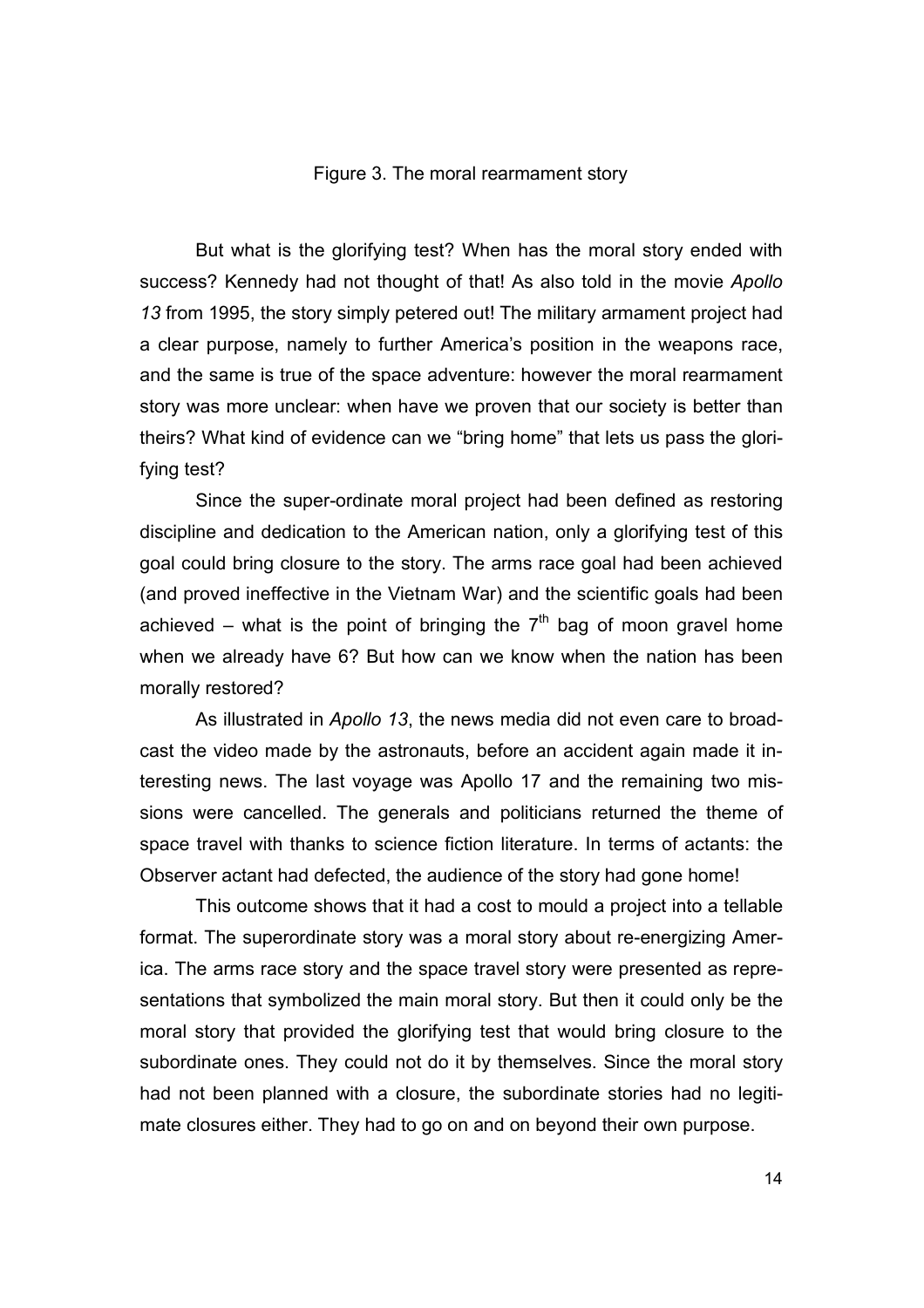The distinction between sub- and superordinate stories is a useful one. Most stories are embedded in other stories, like the ones Kennedy told. We shall call the Objects of the subordinate stories for *objectives*, whereas those of the superordinate stories are *purposes*. A development project is a subordinate project with the system as its objective; the system itself plays the role of Helper in the superordinate project of the customer. The customer is the Receiver of the development project, but the Subject of the superordinate project. The development project is ultimately justified by the customer project, so a good way of presenting the product is to present it as a help for the customer, as in the example with the plastic company. Defending inevitable budget overruns in a Computer-Based Patient Record system is a lost cause; a better strategy is to point to the improved procedures in the hospital and the many extra patients that got their operation.

### **V THE BASIC TRANSFORMATIONS**

This paper is about how to tell stories about projects. However, people (luckily) do not believe stories according to our wishes. Stories live a life of their own, partially outside our control.

In the following we make the following assumptions: there are two social systems, the technical system and the mass media system. They are governed by different laws, refer to different roles and are evaluated by different criteria. But the two systems cannot (and should not) be kept apart; therefore the problem of translation between the two domains is important.

One problem is that we have two different criteria of success, the technical domain where success is judged against the contracts signed by the parties, and the mass media domain where success is determined by the narrative most favored by the public. However, project plans cannot be converted into an arbitrary narrative, since project plans and narratives can be compared and lies and contradictions can be detected. In some sense, the stories must be true.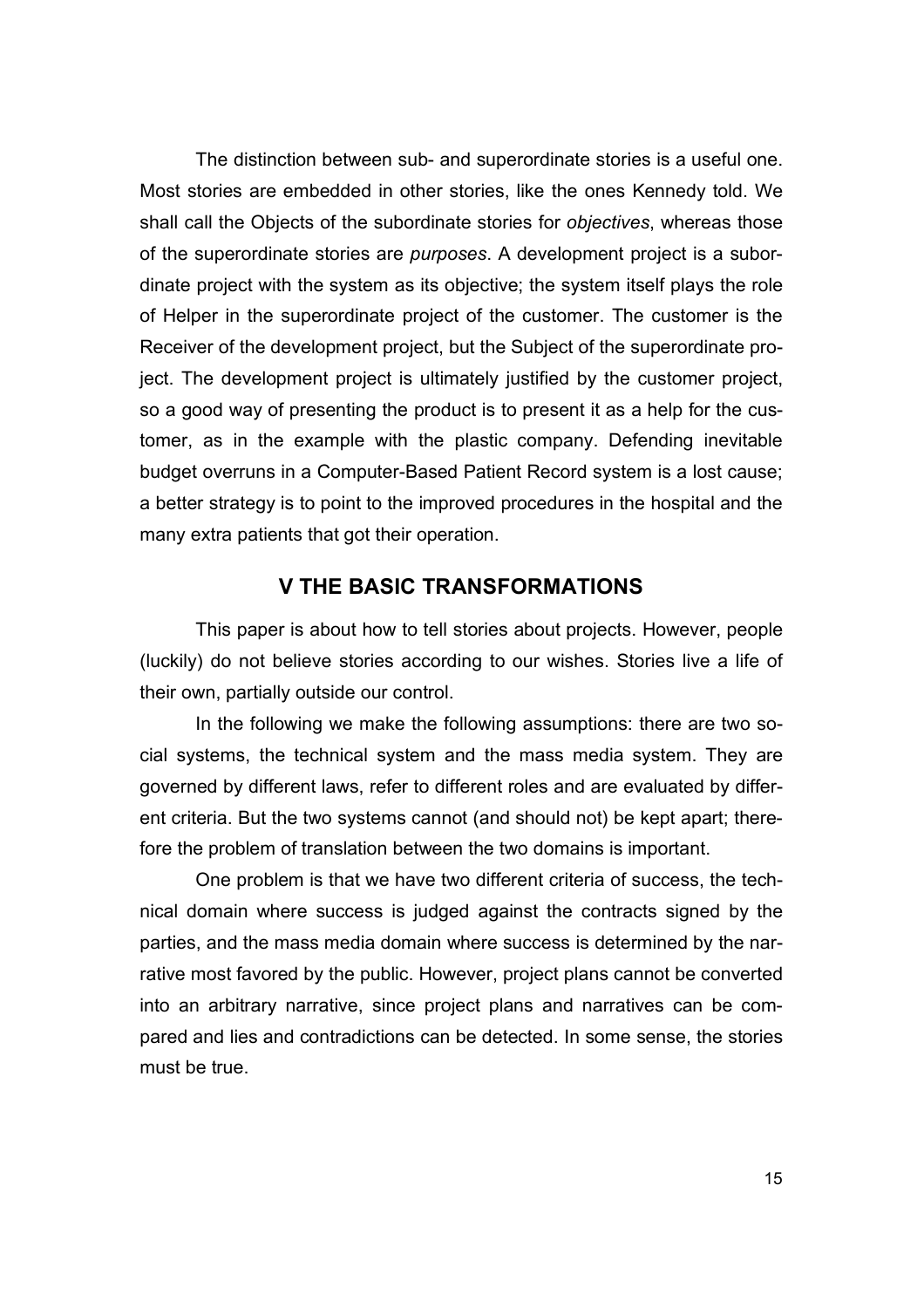In the following we use the model in figure 4 as our point of departure. It involves six assumptions about transformations between projects and narratives:

- 1. Project plans are manufactured from models plus old successful plans that are adapted to the current requirement and constraints.
- 2. Project plans are modified as the project progresses. Plans are never perfect.
- 3. Projects need good publicity. Project plans therefore need to be converted into narratives that can live and multiply in the mass media as well as in the canteen. Technical roles must be converted into narrative roles and baselines into one of the three narrative tests, while still keeping to the truth as far as possible. There will always be several baselines, and therefore many essential tests.
- 4. Narratives may cause changes to the project plan, or desired narratives may influence the project plan from the very beginning (design the project so that is can appear in TV!).
- 5. Narratives are re-told influenced by existing popular narratives. A recombination of the present story plus already existing model stories can produce a *predator* story that devours the original story. For example, a story about a gift plus information about exploitation of taxrules can turn a generous gift into a story about the Giver's desire for gratis self-glorification (this happened when a Giver donated an opera house to the Danish state and deducted parts of the gift in his tax).
- 6. Narratives need to be retold in order to keep alive. The reason is that stories live in the human mind, so they compete for human attention to survive. If you want to kill a story, announce it during a period where many fit stories compete for attention. A famous example is the spindoctor Jo Moore who thought that September  $11<sup>th</sup>$  was "a good day to bury bad news", so she sent the idea round in a memo on within minutes of hearing the news from New York on September 11<sup>th</sup>. The incident shows clearly that professionals plan on the idea of the "war of stories".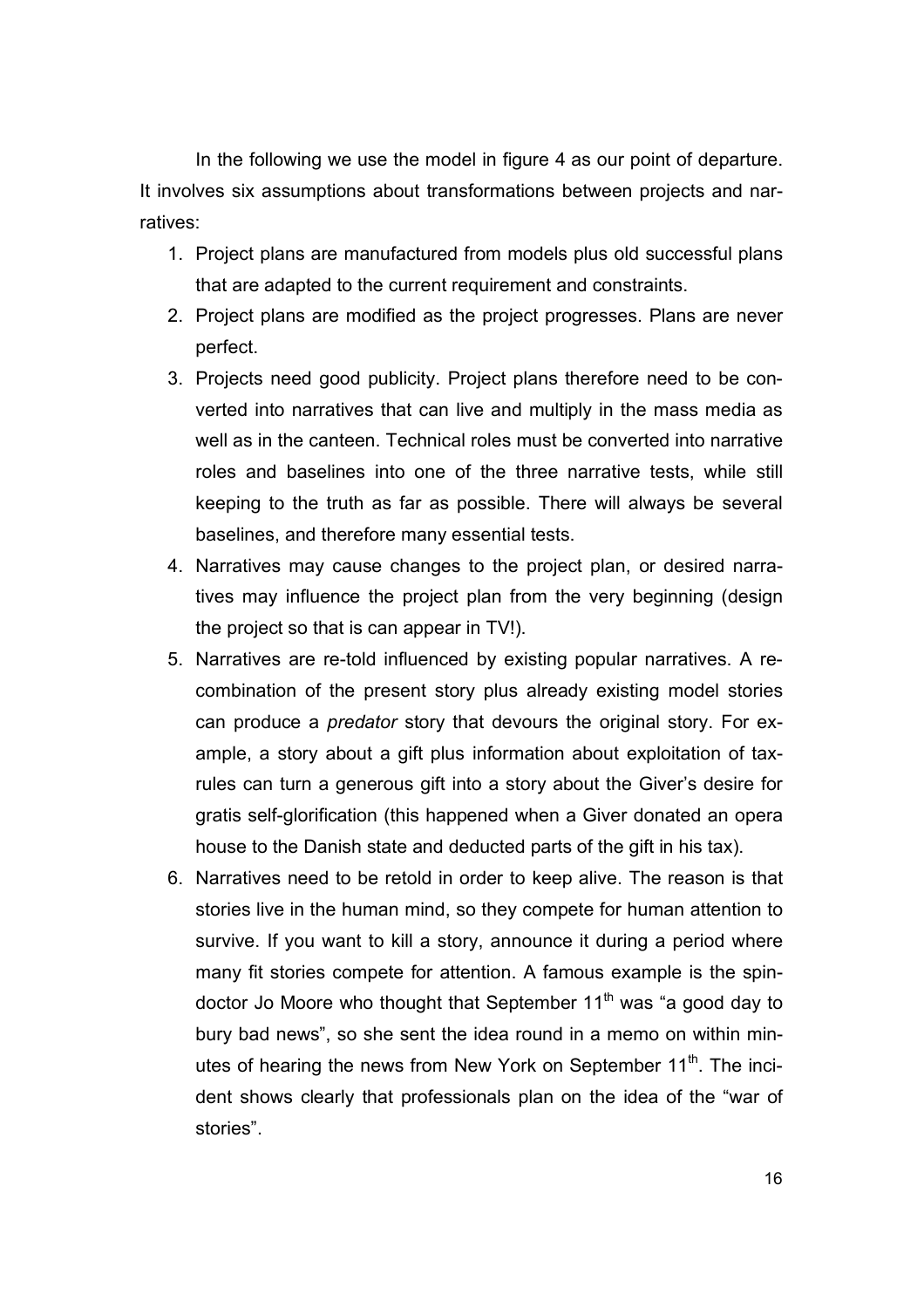

Figure 4. Production and recombination of stories

Figure 4 depicts the formation and transformation of texts as a recursive process where new texts are produced out of old ones. In the technical domain this means that project plans are revised; in the mass media domain it means that journalists and readers read stories and produced new changed versions of the stories:

Danish journalists borrow and steal, pinch and embellish each other's stories. But most often, the traces are hidden, so that the public does not understand the pecking order in the journalistic food chain. [Lund, 2005]

The new versions are not fortuitous but subject to local regularities. For example, behind each story with Subject, Antagonist, and Object there is another story where Subject → Antagonist, Antagonist → Subject, and Object → negation of Object. Thus, behind Kennedy's story of USA striving for freedom opposed by the communist countries, there is a story of the communists striving for dictatorship opposed by USA. These stories are created by changing the roles of the actors. We have already encountered many of these role shifts: the plastic company chose to change from Subject to Helper, and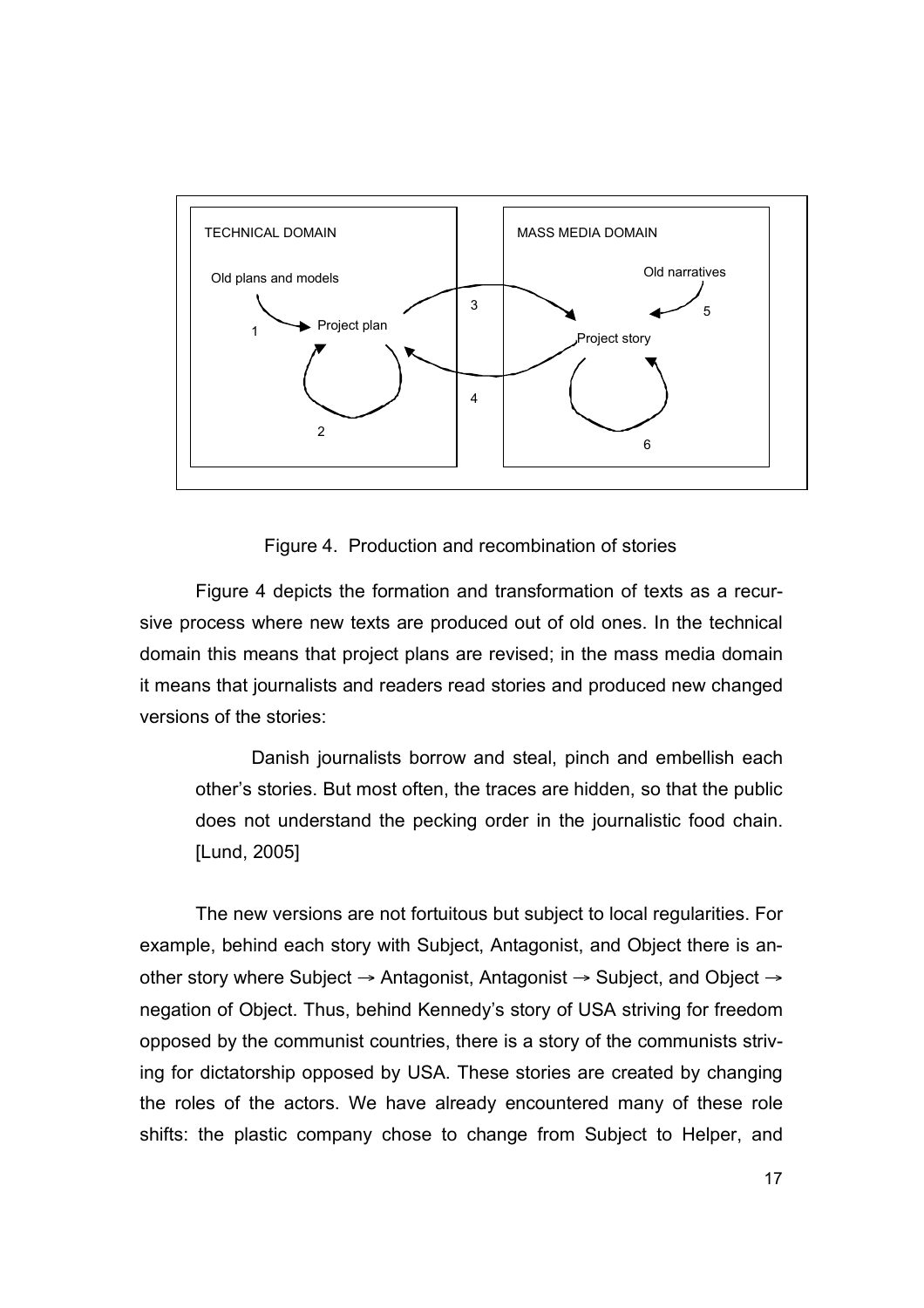many advertisements (plus Kennedy's speech) aim at enforcing the role shifts Observer  $\rightarrow$  Helper or Observer  $\rightarrow$  Subject. Role-shifts are thus a basic mechanism in the transformation of stories (see also [Bødker and Andersen, 2005] for another application of the notion of role-shifts).

Some stories are *unstable* in the sense that they are nearly automatically transformed. If a story has the powerful *ruler* stereotype in the Subject role and a small *ordinary guy* in the Antagonist role, then a new story where Subject and Antagonist have changed place is bound to emerge, as the examples in Section 7 illustrate. Some tabloids in fact specialize in constructing stories where the Subject is a victim of unjust rulers.

### **VI CASTING THE ACTANTS AND CHOOSING THE CONFLICT**

To create a well-formed story of the project the storyteller, which often is the project manager, must provide the basic ingredients of a story: A conflict, some actants, and a plot. These ingredients are connected. The actants are related to each other. The plot is the dynamics of the actants as unfolded in the dimension of time. The conflict is embodied by the actants on the conflict axis.

In this section we discuss how a storyteller can fill the actant model and what the conflict in the project may be. In the next section we discuss how the events in the plot can be identified.

# **THE SUBJECT - OBJECT AXIS IS DOMINANT IN A TRADITIONAL PROJECT PLAN**

The Object that is attained in the project is the objective that is a key element in the project plan. Another important element is the resources, in particular the people working in the project. In the plan they are related to the objective through a schedule of activities where the developers are assigned to goals or partial goals. A direct transformation will turn the developers - or in the extreme case the project manager - into the Subject of a project story.

However, having the developers as Subjects in the story may create a problem once the project runs into difficulties. If the developers are presented as experts the public may have difficulties identifying with them, and if the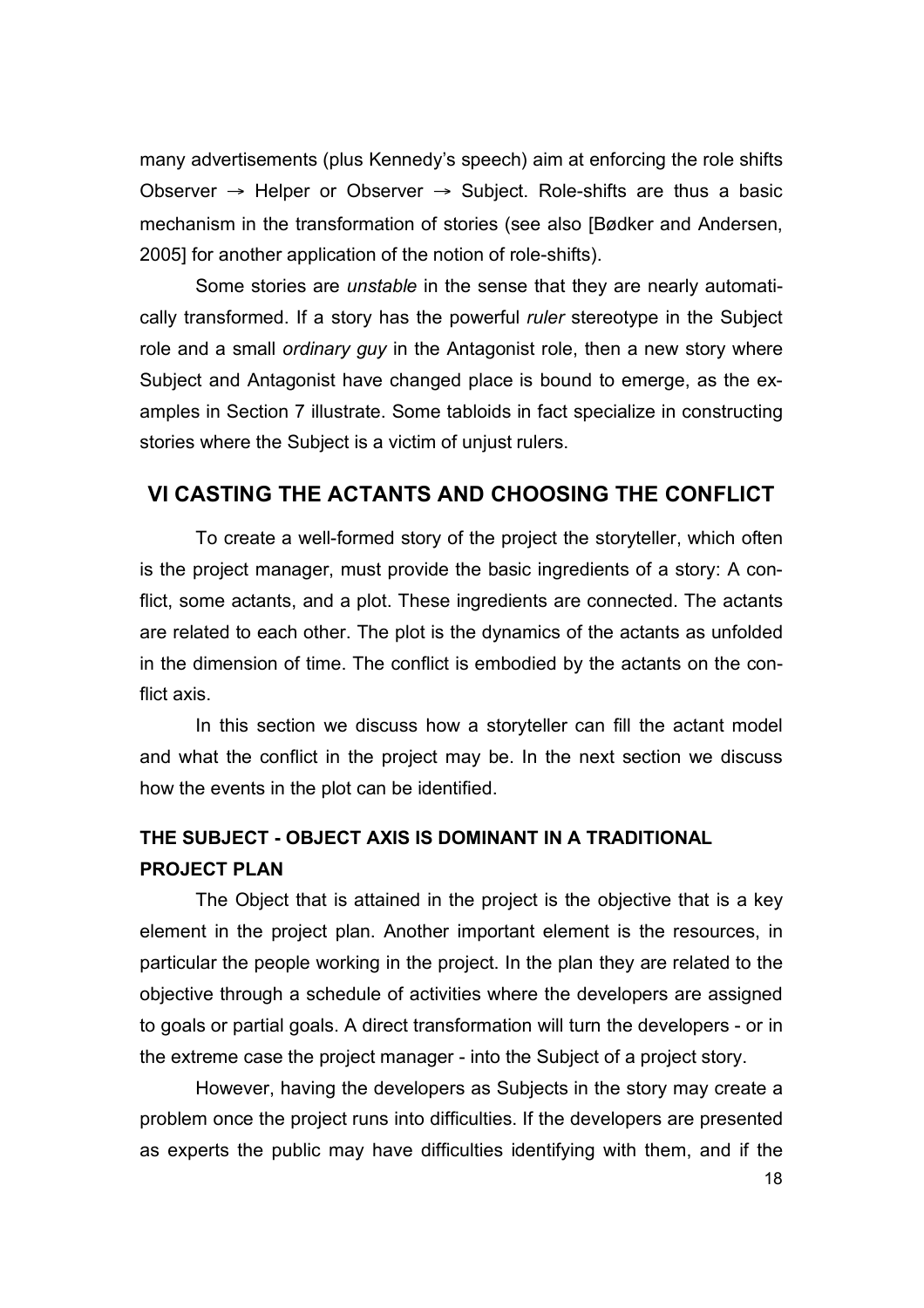public only relates to experts, the storytelling is disrupted when the project runs into serious trouble. The basic message is transformed from "the Subject works towards the Object" to "the Subject is failing to reach the Object". In this situation the public may consider to choose another Subject to achieve the Object.

A solution to this problem is to cast the developers as heroes or as ordinary persons, both stereotypes that the public may identify with. In case of difficulties in the project the story need not be transformed, it may even be reinforced: "The Subject is having difficulties reaching the Object. Now we must show our support".

**Case:** The Danish television produced a series titled "The Bridge Builders" about the people constructing the Great Belt Bridge. The main characters were ordinary workers. They were portrayed working on the bridge and relaxing in their campers. If these guys ever encountered trouble they would have a lot of public sympathy.

Another solution to this problem is to tell the project story with the user as Subject and the developers as helpers (cf. Section IV).

**Case:** One of us once heard a software executive tell how he normally arranged to have one the users act as project manager in a software project. This improved user commitment. Asked how this user could handle the more technical part of the project management the software executive explained: "I always assign one of my most experienced developers to assist the project manager."

# **THE GIVER - OBJECT - RECEIVER AXIS APPEARS WHEN THE RESULT IS DELIVERED**

The donation event clearly takes place at the end of the project when the developers have completed the result. The result is then handed over to some other people. This part of the story is not always straightforward to tell.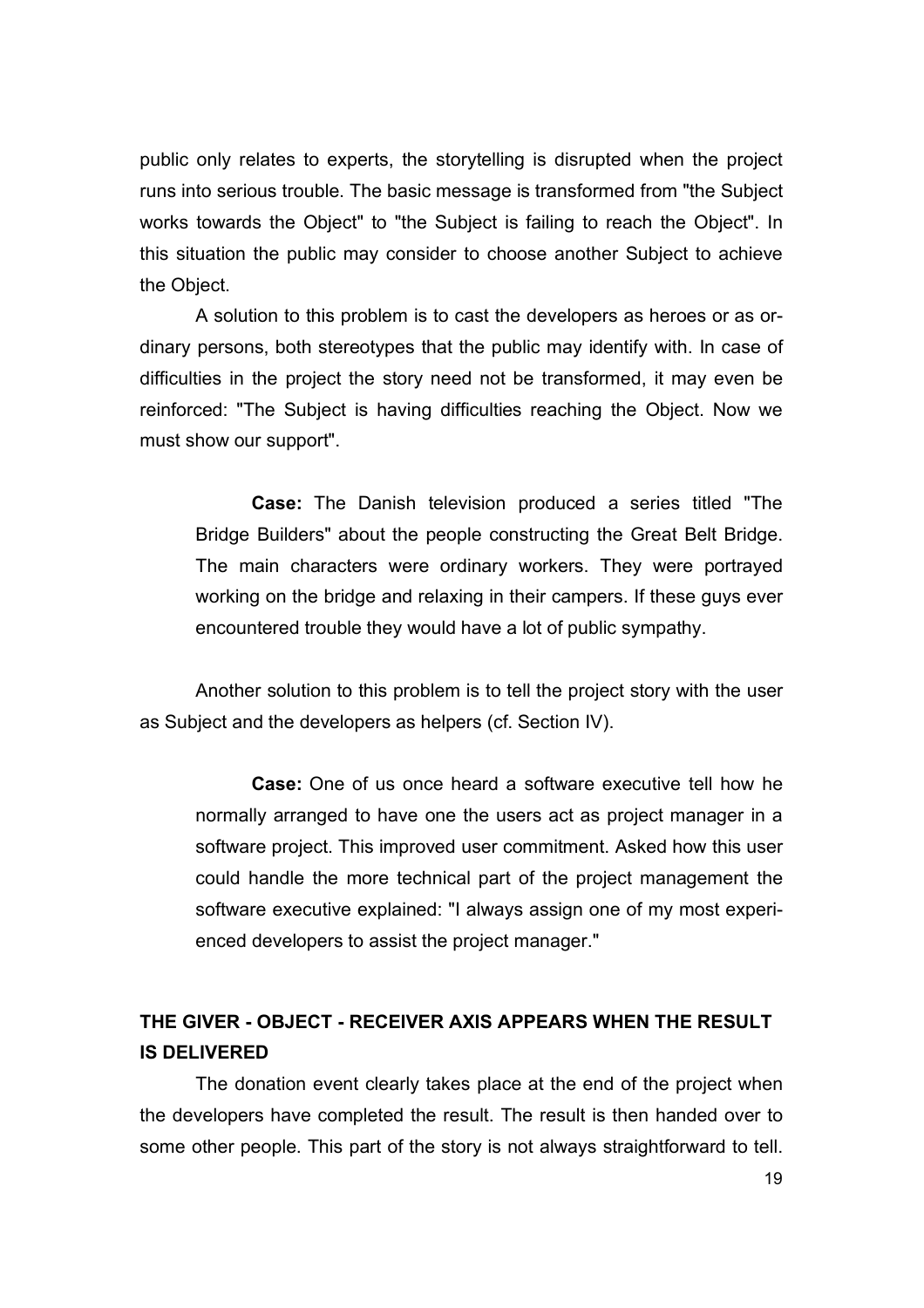In some project plans the hand-over is only vaguely described. Before a coherent story of donation can be told several questions must be considered.

What is donated? A technical artifact or a solution to a problem? In many projects there is a gap between the result that developers are capable of delivering and what the users really need. For instance the developers may produce a software system and the users may want a more efficient operation. To achieve that, the software must be implemented effectively. If this task is not performed two different stories may arise. A success story told by the developers: "We delivered the result." And a failure story told by the users: "Our problem was not solved."

**Case:** A classic example is an IT-project where the resulting system meets the functional requirements. However, some important non-functional requirements, e.g. response time, have never been specified. If the system in reality is too slow we may experience two conflicting stories.

Who is the Receiver? The direct users, their clients, or the organization where the users work? They are all involved. But who will voice satisfaction or dissatisfaction?

Who is the Giver? The developers hand over the result. But they receive money for it, so are they really givers in Greimas' sense? The alternative casting of the giver actant is the sponsor, whoever pays for the project. Here we see that the project stories deviate from Greimas' pattern. The exchange of goods, services, and money in modern projects does not fit into the feudal context of the fairytale data underlying the theory.

A direct transformation from the project plan is often difficult because the hand-over, the actual implementation, in some projects lies outside the project scope. As a consequence the donation story may become unclear as nobody feels ownership of the project result.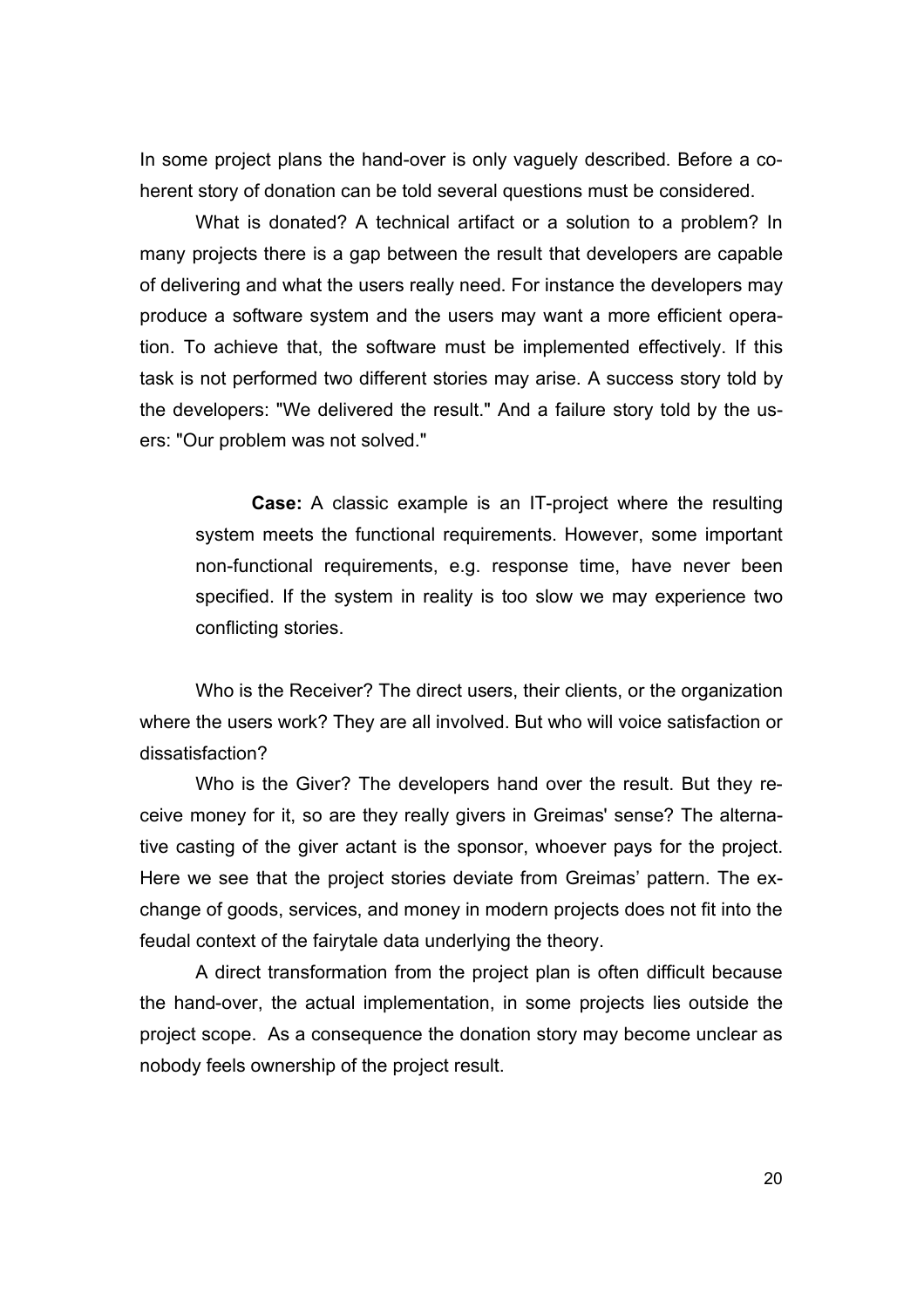### **THE CONFLICT AXIS IS OFTEN REDUCED IN THE PROJECT PLAN**

To interest the audience a story must contain a conflict. However, a story about a conflict might frighten the stakeholders who could decide to cancel the project. Rather than risk a cancellation of the project, many project managers will prefer to tell a dull story about the project. For this reason the element of conflict is often underplayed in project stories.

The part of the project plan where conflict candidates can be found is the risk analysis. However, the risk analysis is also subject to conflict censorship. Important risks are often political and they are not suited for public discourse.

A less political conflict is "man against nature". This conflict is acceptable to some degree, as there must be some difficulties in order to justify the huge expenses of the project.

**Case:** Before constructing the Great Belt Tunnel there was much talk about the risk of the tunnel boring machines encountering big rocks. The consequences in terms of delay and increased cost were discussed. In fact big rocks in the underground did not turn out to be a problem. The real problem was that the underground was too soft to the boring machines. But with a slight change the story could be continued. It was still a story of obstacles that were overcome with great ingenuity.

A conflict that may arise at a late stage in the project is when the users reject the result, as we saw in a previous case. For the project this leads to a disastrous story. What happens to the Subject when the Receiver becomes the Antagonist? The theme may change to a story of a failing hero who could not pass the glorifying test. This theme is extremely rare in popular fairytales. But is possible within the theory.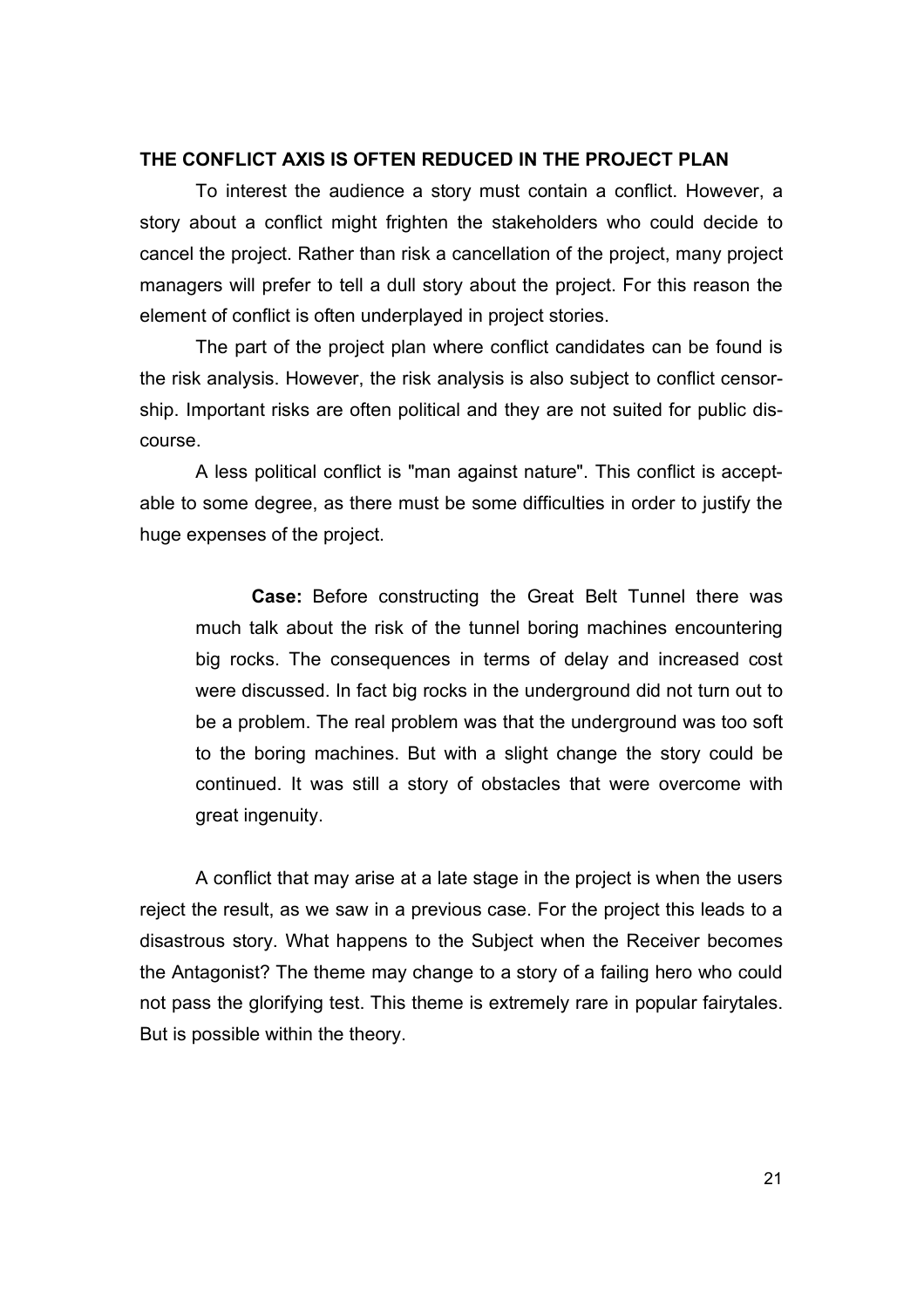### **VII THE PLOT: FROM BASELINES TO TEST EVENTS**

The plot is the dynamics of a story. It connects the events and episodes to a causal, temporal, and intentional pattern. An important aspect of a classic story is that it has a beginning and an ending. A story is closed like a wheel [Jensen, 2002]. The closure of a story makes it easier to understand and recount.

One problem in corporate storytelling is the absence of an ending. Most often a company keeps producing the same products with only small variations. So marketing is at pains to invent new episodes in the continuing corporate story. The project storyteller does not have this problem. A key feature of a project is the delimitation of the project task that entails the delimitation of the project's time span [Munk-Madsen, 2005]. Furthermore, the project has the same temporal structure as a classic story.

The project storyteller normally does not have to invent a story to add interest to the project. The course of the project will contain events that fairly easily can be transformed into Greimas' classic tests. The storyteller's job is not to invent stories, but to reinterpret the project plan in narrative terms by identifying and highlighting these events. Hopefully, these events will add up to a plot that will carry the intended message and that will have robustness against mutations.

### **TYPICAL PROJECT BASELINES**

The classic project model, popularly known as the waterfall model [Boehm, 1981], prescribes a sequential progression where reiterations are seen as exceptions. This model structures the project course into phases separated by baselines. Two baselines are prominent in every project: The decision to go ahead with the main project and the delivery of the result.

The decision to go ahead with the main project is linked to other important decisions. The task is delimited, often in the form of a requirement specification. A supplier or main contractor is chosen. The project organization is created.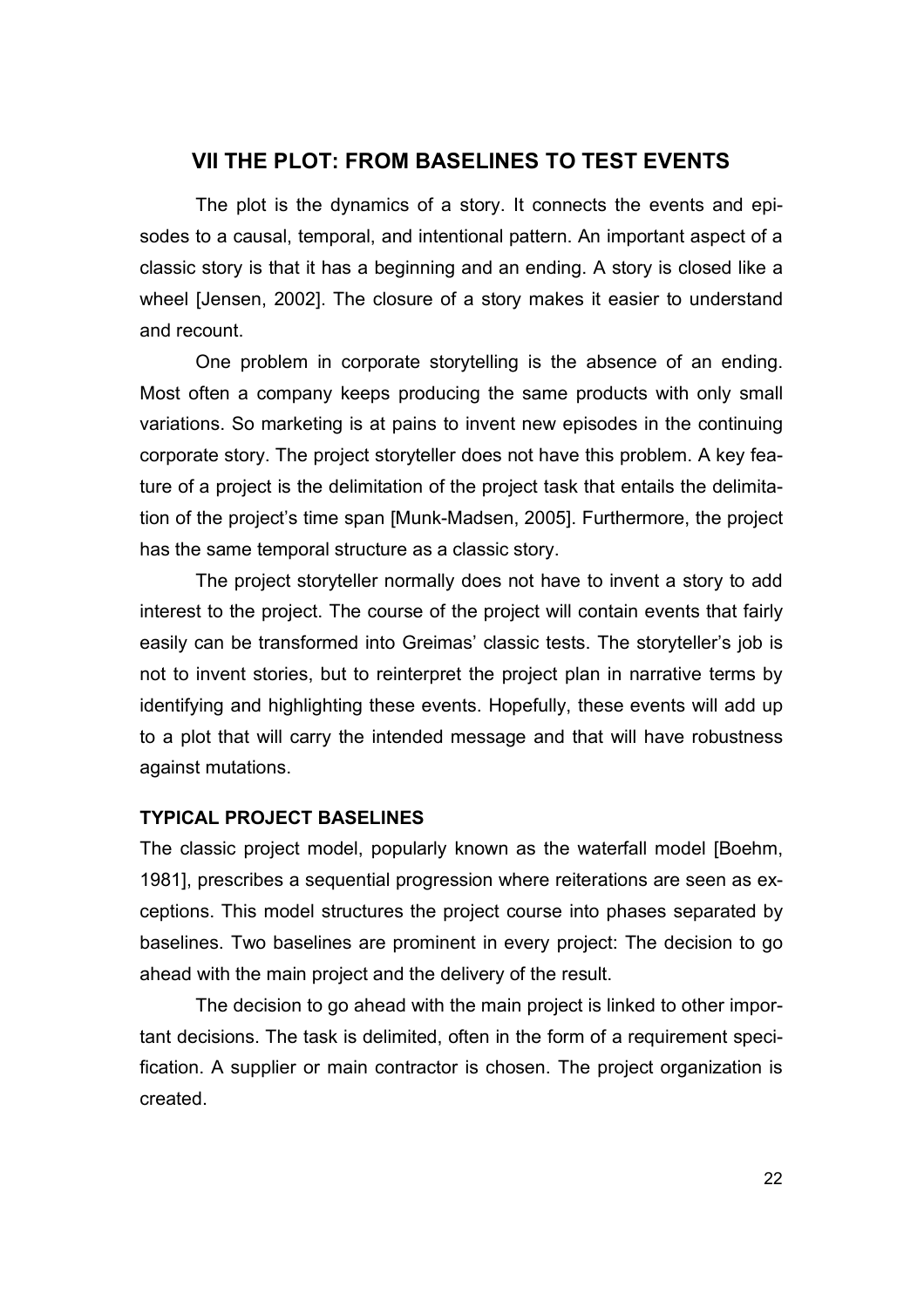The delivery of the result is not just an action on the part of the developers. It is linked to the customer's decision to accept the result. This decision can be based on a formalized acceptance test of the project.

While the delivery of the result marks the end of the project, the decision to go ahead is not the beginning of the project. The main project is preceded by one or more pre-projects. Their task is to create a proposal for the main project based on an analysis of the problem.

Other project baselines are specific for the project technology such as the launch in shipbuilding and completing the roof in house building.

Modern iterative, agile project models[Beck et al., 2001] prescribes a series of deliveries. Each delivery constitutes a baseline. In addition the other technology specific baselines will occur in each iteration.

#### **TRANSFORMING BASELINES TO STORY EVENTS**

Telling a project story where Greimas' classic tests are prominent has the consequence that the Observer easily associates the project to well-known classic stories. It is obviously beneficial to the project if the Observer associates to a story with an ending the Observer finds positive.

The glorifying test, the proof that the Object is obtained, corresponds to the completion of the acceptance test. The acceptance test is prominent in many project models. Still, some projects do have a happy ending. In some cases they do not end even though the project tries to deliver the result. The problem could be that the acceptance test is unreasonably hard. If the product of the project is very complex, details will remain that do not comply with the requirement specification. In that case the Observer may conclude that the Subject failed the Glorifying Test and that the project story has an unhappy ending. The manager may prevent this situation by introducing a threshold in the acceptance test specification so the result can be accepted with minor defects or omissions.

The qualifying test, the proof that the Subject is worthy, corresponds directly to the prequalification found in procurement procedures. Of course the mere appointment of a project manager and a project group is an important event. When communicating this event to the stakeholders and the Ob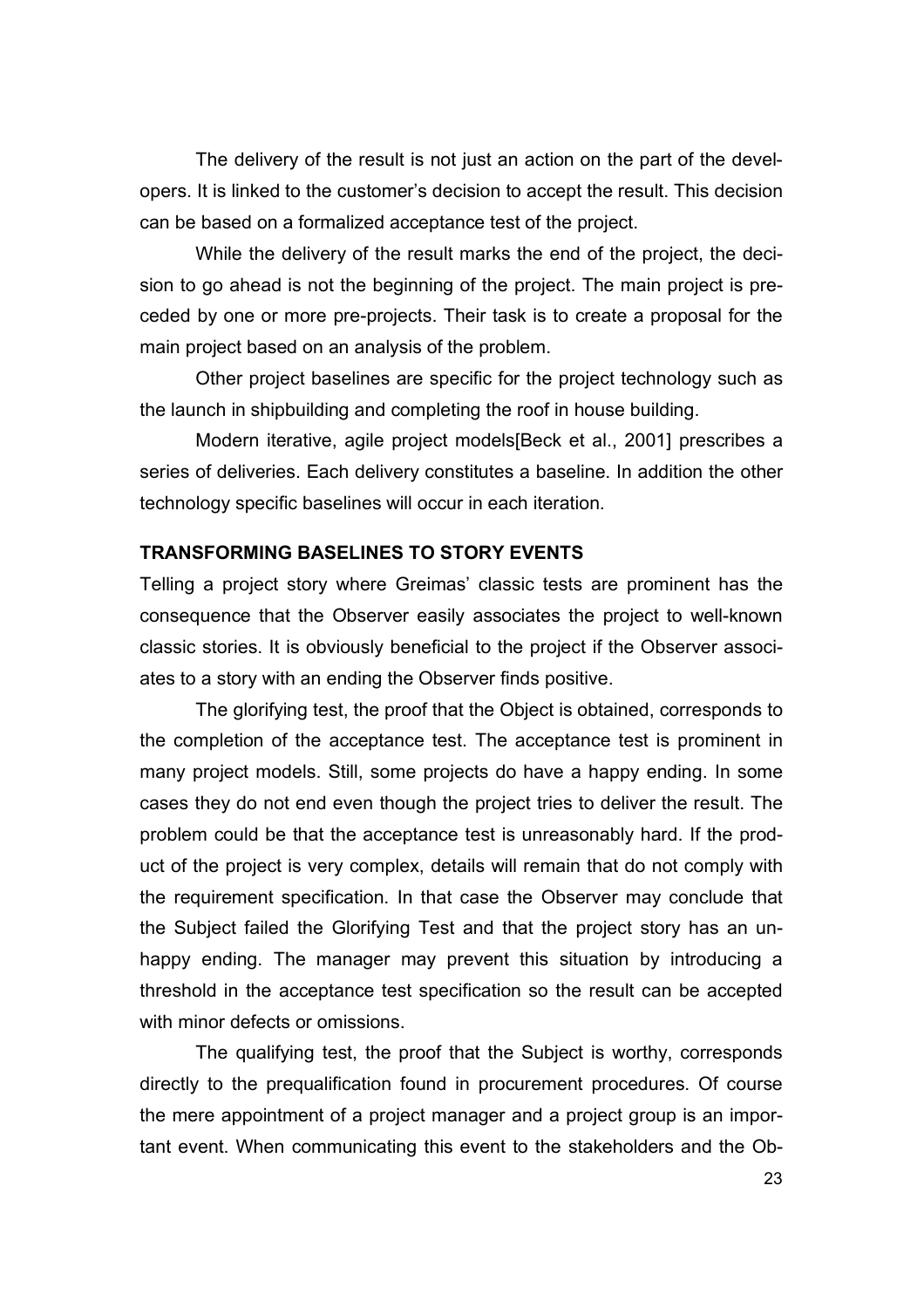servers the project manager should take care to add arguments for the qualifications.

Associated to the appointment of the project group is the decision to go ahead with the project. In many projects, this event is more important to the Observers than the decision of who should perform the project. This is a difference from a classic story. In the fairytale the problem, e.g. the dragon, is out there and it must be dealt with. In a feudal society this is the indisputable decision of the sovereign. In a democratic society there is always a discussion whether the problem should be solved or not, whether the project costs exceed the benefits of the solution. As the present costs are psychologically closer than the future benefits, this discussion can drain the project of energy and support from the start. One storytelling heuristic is to shift the attention away from the cost-benefit balance and focus on the goal. Kennedy did that in his speech. The goal is clearly defined while costs are not specified.

An event before the qualifying test is the *call* [Jensen, 2002]. In the fairytale this is the moment where the Subject is informed of the task. In some projects a corresponding event may found. It is the triggering event, but not necessarily the real reason for undertaking the project. However, recounting the call is a convenient way to tell the Observers about the purpose of the project.

The essential test occurs when the real problem in the adventure, and in the project, is solved. i.e. when the Subject obtains the Object. In practical projects this test is often distributed on several events as parts of the problem are solved. A continuing stream of stories of partial results can be used by the project storyteller for communicating the overall message that the project is moving ahead.

The real problem associated with the partial results is that the results may be invisible to the Observer. For example, what does software really look like? A sequence of bits! How can you show to an Observer that a software project is progressing? In classic storytelling this situation corresponds to omitting the essential test. The pragmatic solution to the problem of the invisi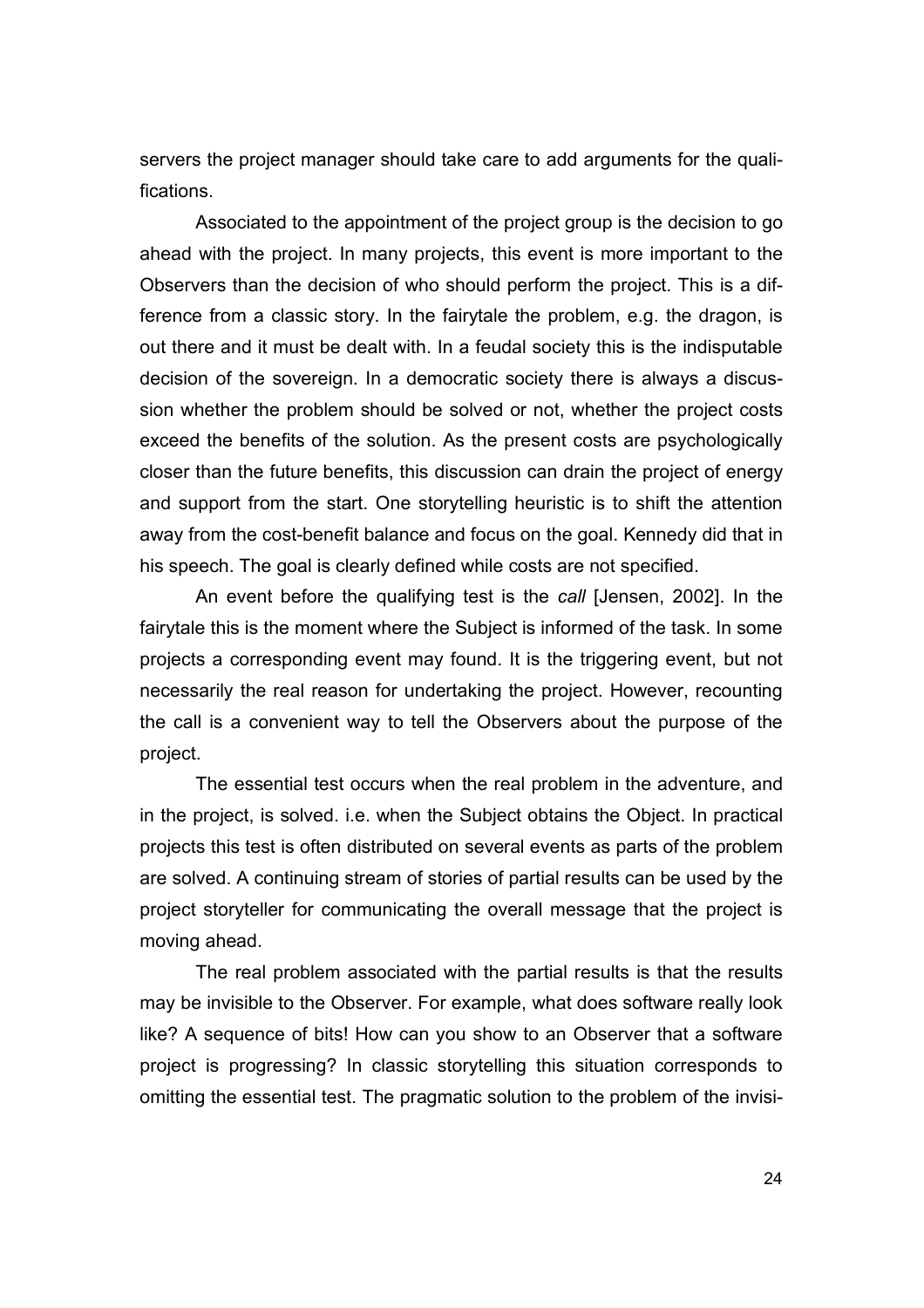ble result is to tell about another result, e.g. by mutating the story of the developing project into a story of using the result, as we shall see in section VIII.

### **VIII THE LIFE AND DEATH OF STORIES**

Once stories are released into public space they assume a life of their own. Viable stories will be retold many times and amplify the impact of the original story. Other stories are prone to mutate. This may twist the original message. Sometimes a counter-story carrying the opposite message may appear to the dismay of the original storyteller.

Here we will give a few simple rules for *possible* transformations of stories; however, which transformations will actually occur is not predictable, since the mass media system is probably a non-linear complex system. The fate of a story – survival, reproduction, or death – depends upon its interaction with the other stories that are currently alive in the public and upon possible catalysts. These constitute the context of the receivers of the story, and it is this context that determines the actual interpretation of the story. Therefore, it pays to see how the land lies before actually constructing a suitable story. The story of Microsoft may begin with some ordinary guys creating a successful operating system for personal computers, but the story is vulnerable to the David-Goliath virus described below, so Microsoft will always have problems with their stories.

#### **COUNTER-STORIES**

Stories must compete for human attention in the public space, and defend themselves against counter-stories. Counter-stories work by changing the original story, often catalyzed by already existing popular stories or myths. We shall call the counter-stories for *predators* because they are able to kill other stories, despite their truth or legality.

An example of a forceful catalyst is the Biblical story about David and Goliath that features a small and powerless Subject that conquers a mighty Antagonist.

Consider for example stories about the Danish giant dairy *Arla*. Arla is the Subject in a story where the desired Object is growth. The economic justi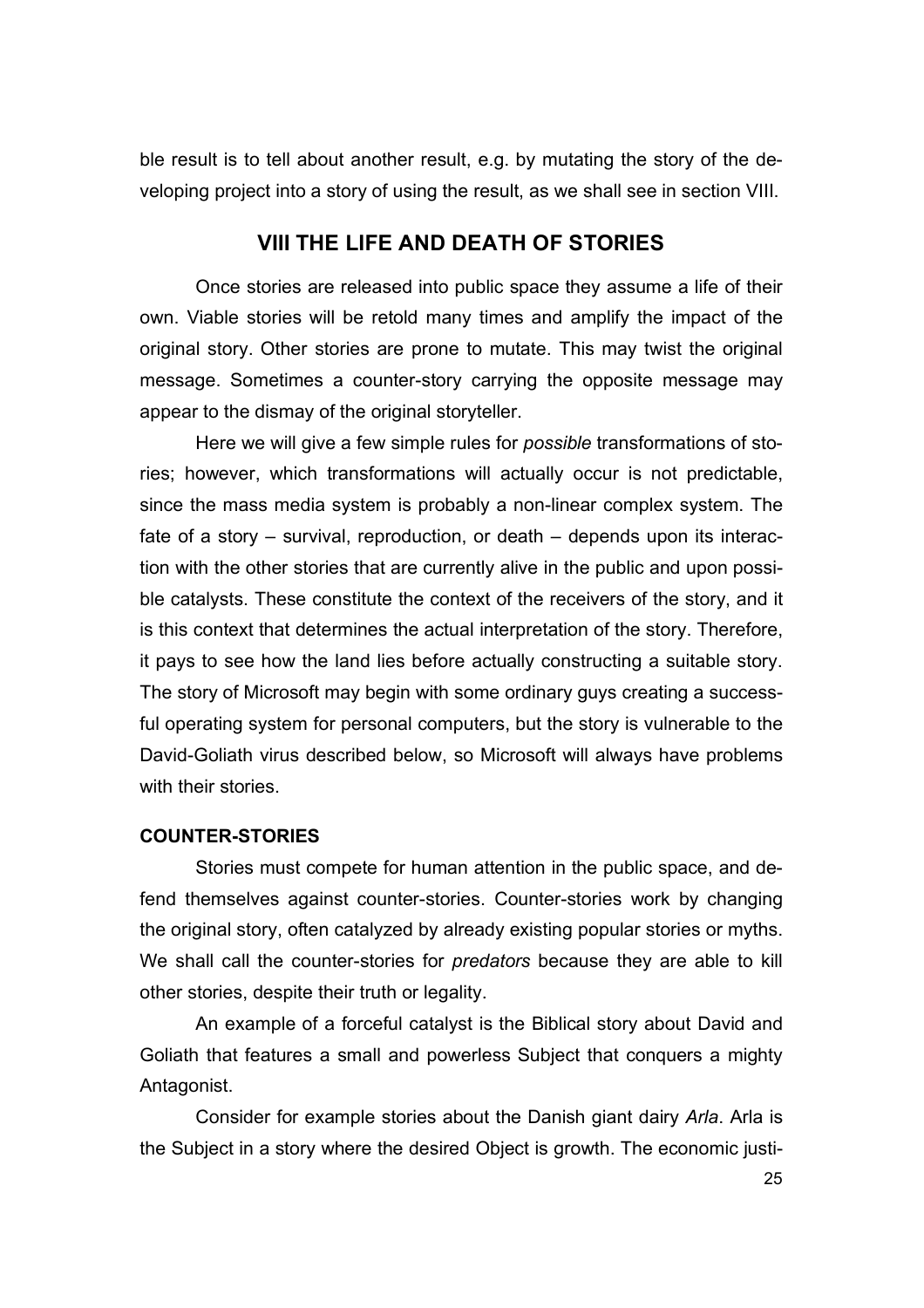fication for this is that growth is necessary in order to survive in a global economy. Arla therefore systematically buys up smaller dairies, merges with larger dairies, and tries to prevent the remaining independent dairies from selling their products to supermarkets. Its Antagonists are of course the small dairies. But this story is not stable: a powerful Subject  $-$  a Goliath  $-$  is thwarted by a powerless Antagonist – a David. Who can sympathize with that kind of hero? Therefore a new counter-story is created where Subject and antagonists have changed places: the small dairies become the Subject and Arla is relegated to the Antagonist actant with subsequent looses of market shares. There was an additional hostile catalyst in the Arla case, namely the story they told about themselves. Arla grew out of the Danish co-operative movement that started in the late  $19<sup>th</sup>$  century. At that time the co-operative movement was opposed to the rising agricultural industry, represented by the rich landowners. The co-operative movement was the hero, locally based and democratic, whereas the landowners were centralistic, foreign, and profitoriented. Now Arla finds itself in a position, where it acts according to the values of its previous Antagonist, whereas its story is still the co-operative one [Mordhorst, 2005].

Another giant, the Danish bacon factory, Danish Crown, had the same experience. Their story is that they had patented a method for making fatreduced liver pate and were wronged by a small slaughterhouse, Hanegal that marketed a product violating the patent. Danish Crown consequently filed a law-suit, but no matter whether the patent was or was not violated, the biblical story placed Hanegal in the role of the Subject and Danish Crown as their Antagonist. Danish Crown had to give up their lawsuit and allow Hanegal to continue their production. Stories are sometimes stronger than law!

Kennedy's project was in fact itself subject to a forceful catalyst, namely the conspiracy stories so popular in American culture. Since Kennedy's story enrolls "the world" as an Observer of representations of the moon-project via TV-transmissions and photos, and since representations can lie, there was an opportunity for a predator story to emerge out of the original story, and to attack it [Moonhoax, no year]. The Americans had never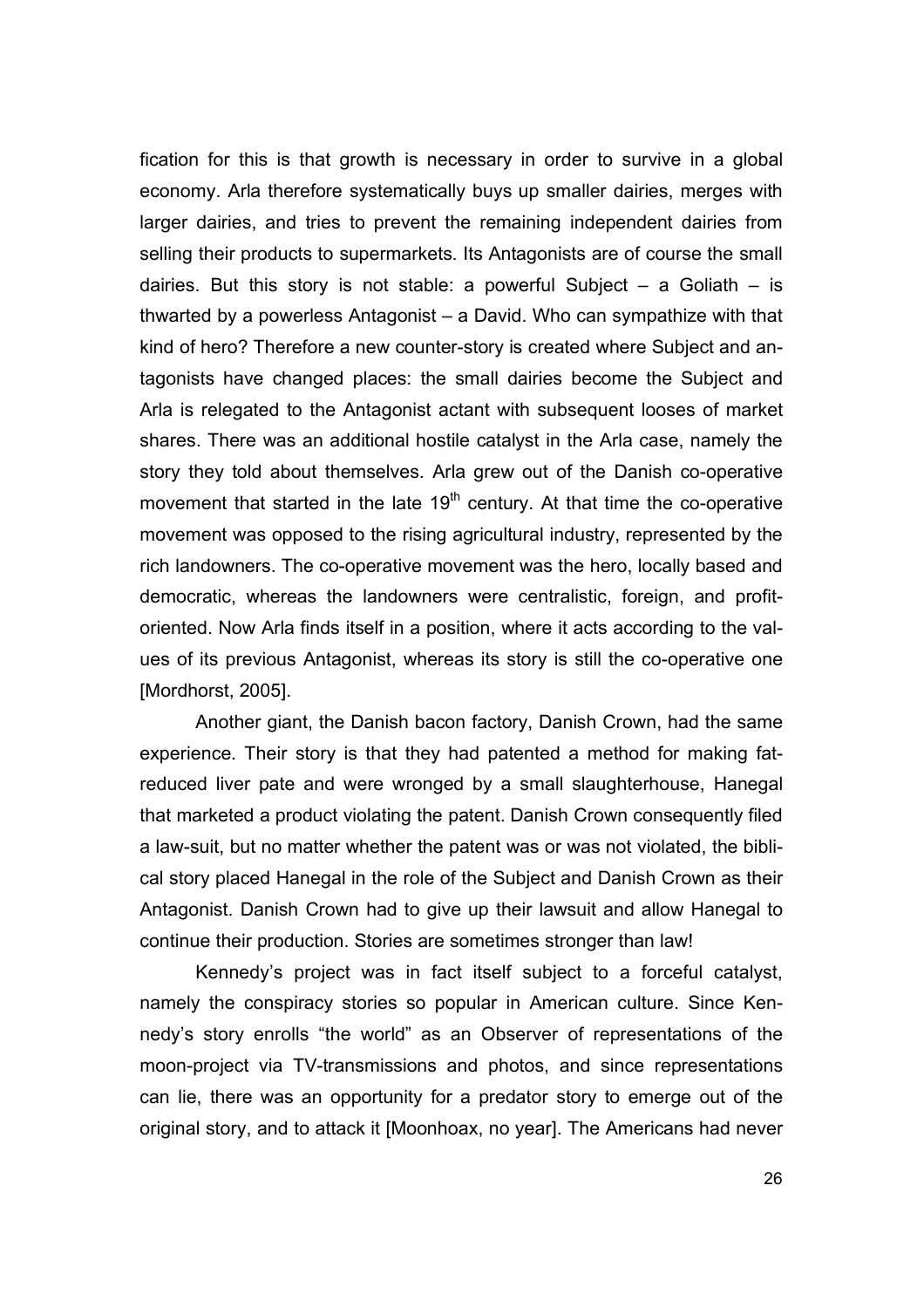been on the moon, and the photos were a fake! The predator would probably not have grown, if the cultural climate was not prepared. But it was: there was a climate for cultivating conspiracies in America, and there were models that could be copied; one in fact concerned the death of Kennedy himself. Conspiracy stories parasite on stories: they take a story and tell it as a sign of something else: hidden purposes and global conspiracies.

The bottom line of all this is that story formation can not be controlled explicitly. What can be done instead is to use existing tendencies and trends in an intelligent way. As the sailor cannot control waves and wind but is able to use these natural forces to his advantage, so a storyteller cannot control the story-generating social mechanisms. But he can use them to his advantage.

#### **THE PROBLEM OF INVISIBLE RESULTS**

A storytelling project manager has the problem that some project results are invisible. This makes storytelling harder in software development than in construction engineering. However, the problem is not new. The event of reaching the North Pole was invisible to the public, and the general public is unable to discern a technically good electricity plant from a bad one.

The classic way to handle the problem of the invisible results is to tell a story of something else. We shift the attention from development to use.

IT-projects in particular suffer from the invisible product syndrome. The software produced is invisible to most people, and the struggle of the developers with removing bugs and keeping deadlines are much more abstract than the bridge-workers' struggle against the waves and the seabed. A solution is to use metaphors, but

…the references of computer metaphors are often ghostly abstractions, not things one can point to or see or touch. [Johnson, 1994]

In addition, stories about technical progress are much less attractive to the present-day audience than it was in the fifties where technology was equal to progress. Today the public has experienced with the negative sides of technology and this has created ambivalence towards technical progress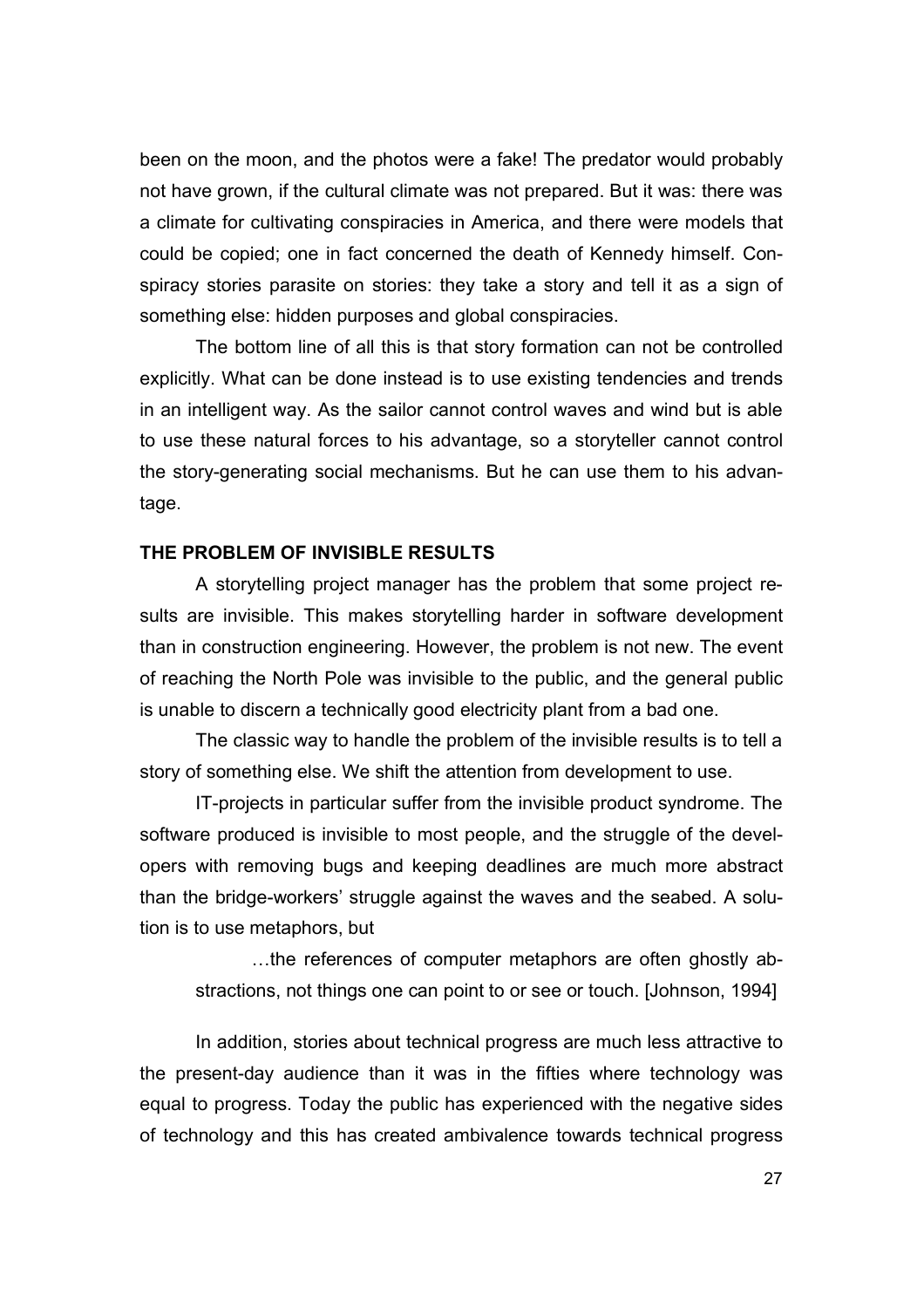stories. These stories have to defend themselves against the catalysts of environmental dystrophies.

A possible solution is to transform the IT-project into a story about the enhanced service the customer is now able to provide, using the simple roleshifts Object  $\rightarrow$  Helper, Subject  $\rightarrow$  Helper and Receiver  $\rightarrow$  Subject shown in figure 5.



Figure 5. The project's role shifts from Subject to Helper.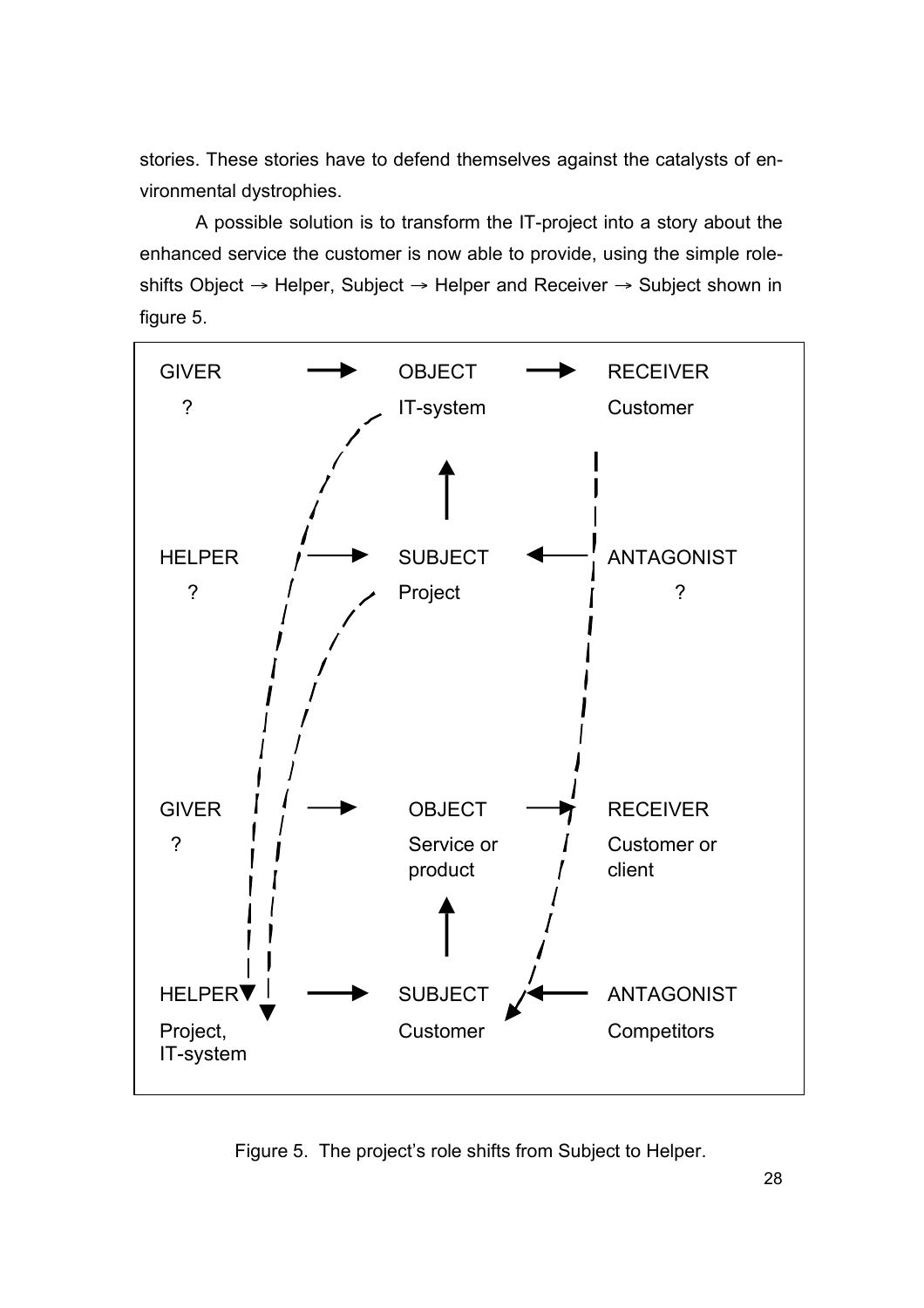This transformation also shifts the emphasis from the *objective* of the development process to the *purpose* of the super-ordinate use-process. The latter transformation is successfully used in humanitarian relief projects. Here the general purpose is emphasized – helping a group of people in distress – while the concrete objectives (so and so many tents, so and so many food packages) are toned down. The general notion of helping distressed people is catalyzed by Christian myths and parables (e.g. The Good Samaritan), but the myths do not reinforce technical discussions about the exact number and quality of the blankets.

### **IX CONCLUDING REMARKS**

The storytelling perspective adds a very interesting dimension to project communication. Although this is an old practice, as the 45 years old Apollo Project illustrates, interpreting the project story by means of narrative theory is rather new. And the modern project manager may learn a few tricks from this exercise.

The most astonishing element in Kennedy's speech is the goal of the project. Why did he involve the Moon? From a rational consideration this goal in itself was not worth the effort. The proof of this statement is that nobody has bothered to go there in the past 35 years even though the technology has been available.

But not only did Kennedy propose a project with this goal. The project succeeded. It obtained the necessary resources, and the goal was reached on time. And it was one of the largest projects in the history.

One explanation is that the Apollo Project lent itself to superb and sympathetic storytelling. There was a fine harmony between the elements of the story. The genre was science fiction and exploration. The actants were clearly defined. In particular, the Subjects were brave astronauts. And the Receiver was mankind as illustrated by the famous words:

That's one small step for man; one giant leap for mankind.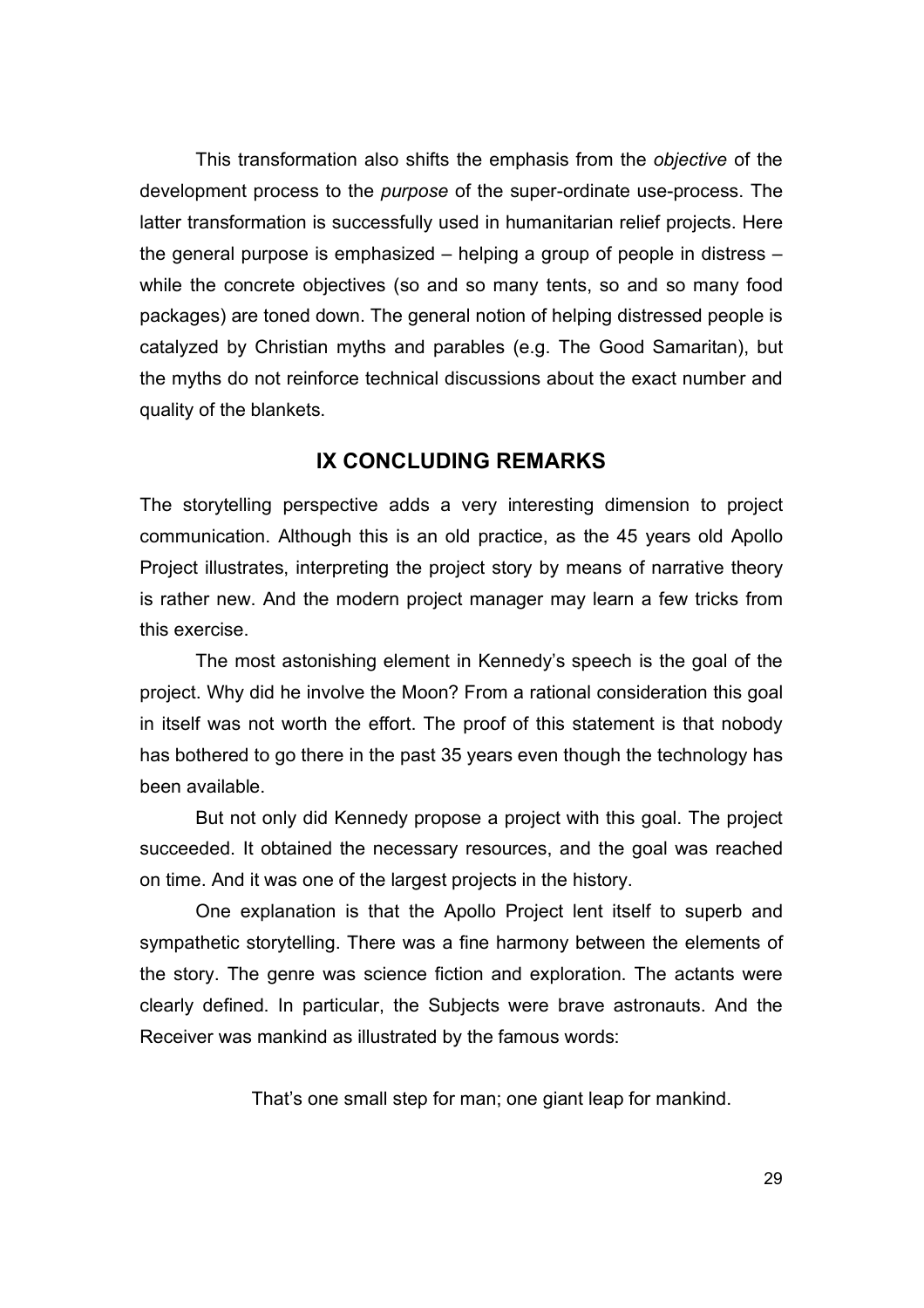The plot contained a series of progressing essential tests. And the message to Observers could not be mistaken; only one nation could do this and onlookers were well advised to side with that nation. Of course there was a flaw in the project. There was no natural ending to the moral rearmament story, which stretched the science fiction story beyond its purpose.

### **REFERENCES**

Beck, K. et al. (2001) *Manifesto for Agile Software Development*, http://agilemanifesto.org/ (current Jan. 27, 2006)

Berthelsen, J., et al (1974). *Fortælleteori. Forudsætning og perspektiv* (Narratology. Premises and perspective). Viborg, Denmark: Arena.

Boehm, B. (1981) *Software Engineering Economics,* Englewood Cliffs, NJ: Prentice-Hall.

Bødker, S. & P. Bøgh Andersen (2005). "Complex Mediation". *Human-Computer Interaction.* (20), pp. 353–402.

Flyvbjerg, B., N. Bruzelius, and W. Rothengatter (2003) *Megaprojects and Risk,* Cambridge, UK : Cambridge Univ. Press.

Greimas, A.J. (1966). *Sémantique structurale.* Paris : Larousse.

Greimas, A.J. 1970. *Du Sens. Essais Sémiotique.* Paris: Éditions du Seuil.

Hansen, J. O. K. (2004) *I andres Brød.* Aarhus, Denmark: Ajour.

Jensen, R. (1999) *The Dream Society*, Viby, Denmark: JP Bøger.

Jensen, R. (2002) *Heartstorm*, Viby, Denmark: JP Bøger.

Johnson, G. J. (1994) "Of Metaphor and the Difficulty of Computer Discourse"*, CACM* (37)12, pp. 97-102.

Junge, D. (no year) *Storytelling*, Lyngby, Denmark: e|SENSE.

Kennedy, J.F. (1961) *Special Message to the Congress on Urgent National* http://www.jfklibrary.org/j052561.htm (current Jan. 27, 2006)

Koman, R. G. (1994) "Man on the Moon: The U.S. Space Program as a Cold War Maneuver." *Organization of American Historians Magazine of History* (8) http://www.oah.org/pubs/magazine/coldwar/koman.html (current Jan. 27, 2006)